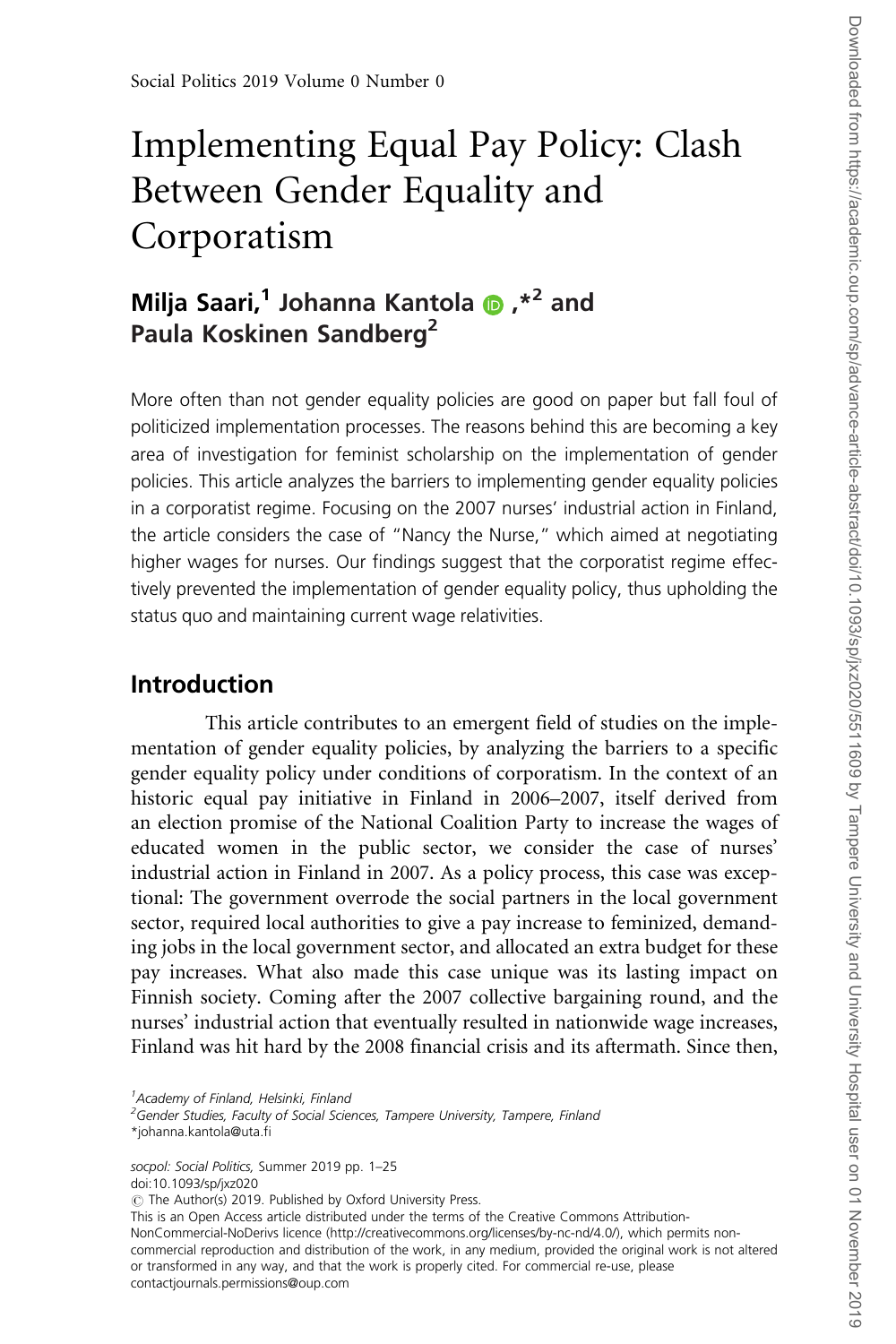the nurses have been unfairly blamed for undermining national competitiveness, and used as an admonitory symbol against any group of (feminized) employees in the public sector, who questioned that they were underpaid.

In various national contexts, nurses have attempted to negotiate pay increases and their trade unions have taken industrial action [\(Briskin 2012;](#page-21-0) [Henttonen et al. 2013](#page-22-0); [Koff 2016\)](#page-22-0). However, in Finland these struggles have only been rewarded with very modest results. Even today, relatively low pay is still an ongoing challenge for nurses and their unions. This article considers the implementation of a particular gender equality policy. It shows how institutions and gendered power structures militated against the social value and national prestige of the nursing profession to prevent the award of better pay. We analyze the role of the Finnish corporatist regime and show how it maintained the status quo in wage outcomes in the Finnish labor market.

In gender and politics research, questions around the implementation of gender equality policies are becoming a key theme. Gender equality policies often read well on paper, but their translation into meaningful policy can be undone by implementation gaps [\(Creegan et al. 2003;](#page-21-0) [Engeli and Mazur 2018;](#page-21-0) Holli and Kantola 2007; [Ongaro and Valotti 2008\)](#page-23-0). The implementation gap reflects the lack of interest and motivation to promote gender equality, and the lack of resources and institutional support structures, and is widened by outright resistance to gender policies, as in this case. We draw upon the idea of non–decision-making ([Bachrach and Baratz 1962,](#page-21-0) [1963](#page-21-0); [Marchbank 1994\)](#page-23-0), the deliberate tactic of limiting the scope of decision-making to relatively noncontroversial issues. The negotiations for, and the implementation of, the salary increases for nurses, from its emergence as an issue onto the political agenda, provide a critical analysis of corporatism through the lens of non– decision-making.

Corporatism in the Nordic context is marked by collaboration and negotiation between employers, employee confederations, and the government to establish economic and social policy, including gender equality policy. The corporatist system has been, and continues to be, the dominant structure of power, and while this appears to reflect a balance of interests, corporatism in practice is highly gendered. Most labor market organizations continue to be male dominated in Europe and this is also the case in Finland [\(Bergqvist 1991](#page-21-0) 2004; [Koskinen Sandberg 2018\)](#page-22-0), where gender equality tends to occupy a marginalized place on the agendas of the central actors. Despite the central role of corporatism in shaping working conditions, and in the pursuance of gender equality policies and legislation, empirical research into gender and corporatism in Finland has been conspicuous by its absence ([Heiskanen and](#page-22-0) [Lavikka 2014;](#page-22-0) Kainulainen and Saari 2014; [Koskinen Sandberg 2016a;](#page-22-0) [Saari](#page-24-0) [2016\)](#page-24-0). This is especially so for studies on the implementation of gender equality policies in general and equal pay policies in particular.

The political mobilization of nurses for a significant increase in pay and the Finnish government's historic equal pay initiative in 2006–2007 provide the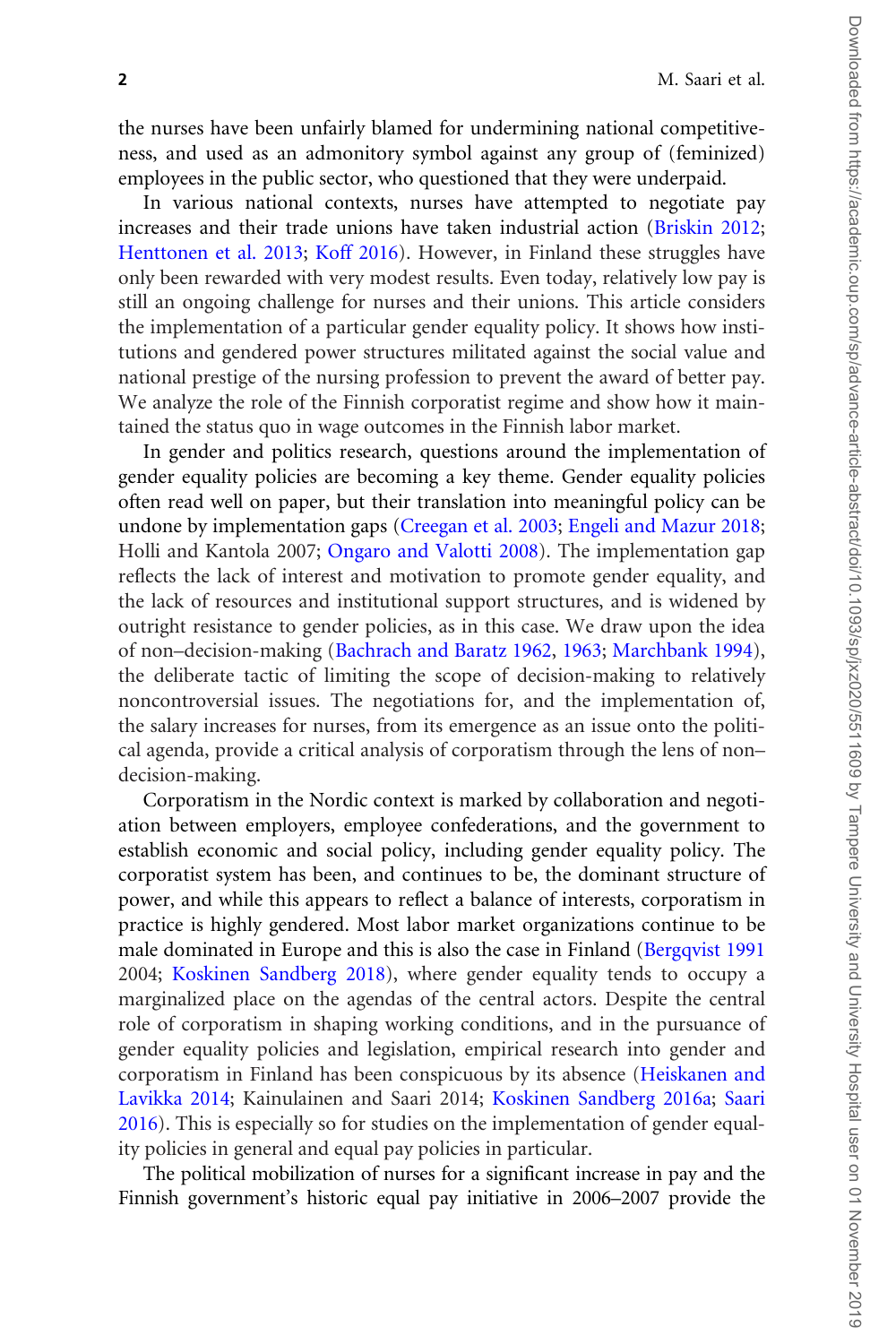perfect case to analyze the implementation failure of gender equality policy in the context of corporatism. The article shows how, in the context of corporate political bargaining, this firm political commitment evaporated in the actual implementation process. Our distinctive contribution is the illustration of how corporatism resisted the implementation of gender equality policy, and how this resulted in the disappearance of the gender equality objective. The questions posed are: (i) How did the corporatist system respond to the governmental equal pay initiative? (ii) Were the equal pay initiative and its implementation successful, and were the increases in nurses' pay a reduction in the gender pay gap? (iii) Were there any long-lasting changes in gendered power relations in collective bargaining? It is here that we pay particular attention to issues of gender and class. We argue that this case produced stark class-based distinctions and engendered contentions between different categories of nurses. We focus on the discursive structures that characterized corporatist processes between trade unions and employers' organizations, and ask what happened to the goal of gender equality in the implementation process.

# Implementing Gender Equality Policies

The scholarly interest in the implementation of gender equality policies represents a new and exciting direction in gender policy research. It signifies a shift of the analytical focus to the nature and form of the process, which follows the adoption of gender policies: 'implementation, evaluation and impact' ([Engeli and Mazur 2018](#page-21-0), 112). Scholars working in this field suggest that more knowledge is needed about the barriers that gender policies face in the implementation process—the knowledge of which will unlock their potential to transform gender inequalities. Nevertheless, the importance of these emerging studies is that they begin to shed light on the fate of gender equality policies after they are adopted, by focusing on the negotiations, contestations, and resistance in the implementation phase [\(Callerstig 2014;](#page-21-0) [Engeli and Mazur](#page-21-0) [2018,](#page-21-0) 113). More discursive approaches to implementation seek to trace the forms of passive, as well as active, resistance and the discursive negotiations about framing, which impact how gender policies are (not) put into practice ([Kantola and Lombardo 2017](#page-22-0)).

[Engeli and Mazur \(2018,](#page-21-0) 116) draw on previous research in the field of implementation studies to distinguish between four different types of implementation instruments: first, authority instruments (e.g., outlawing discrimination); second, incentive instruments (e.g., providing extra funding for advancing gender equality); third, capacity or learning instruments (e.g., gender training); and finally, symbolic instruments (e.g., information campaign about domestic violence). Embedded in the logic of these instruments is their implementation success—the softer the instrument, the more challenges implementation of the policy potentially entails. Yet, context matters too,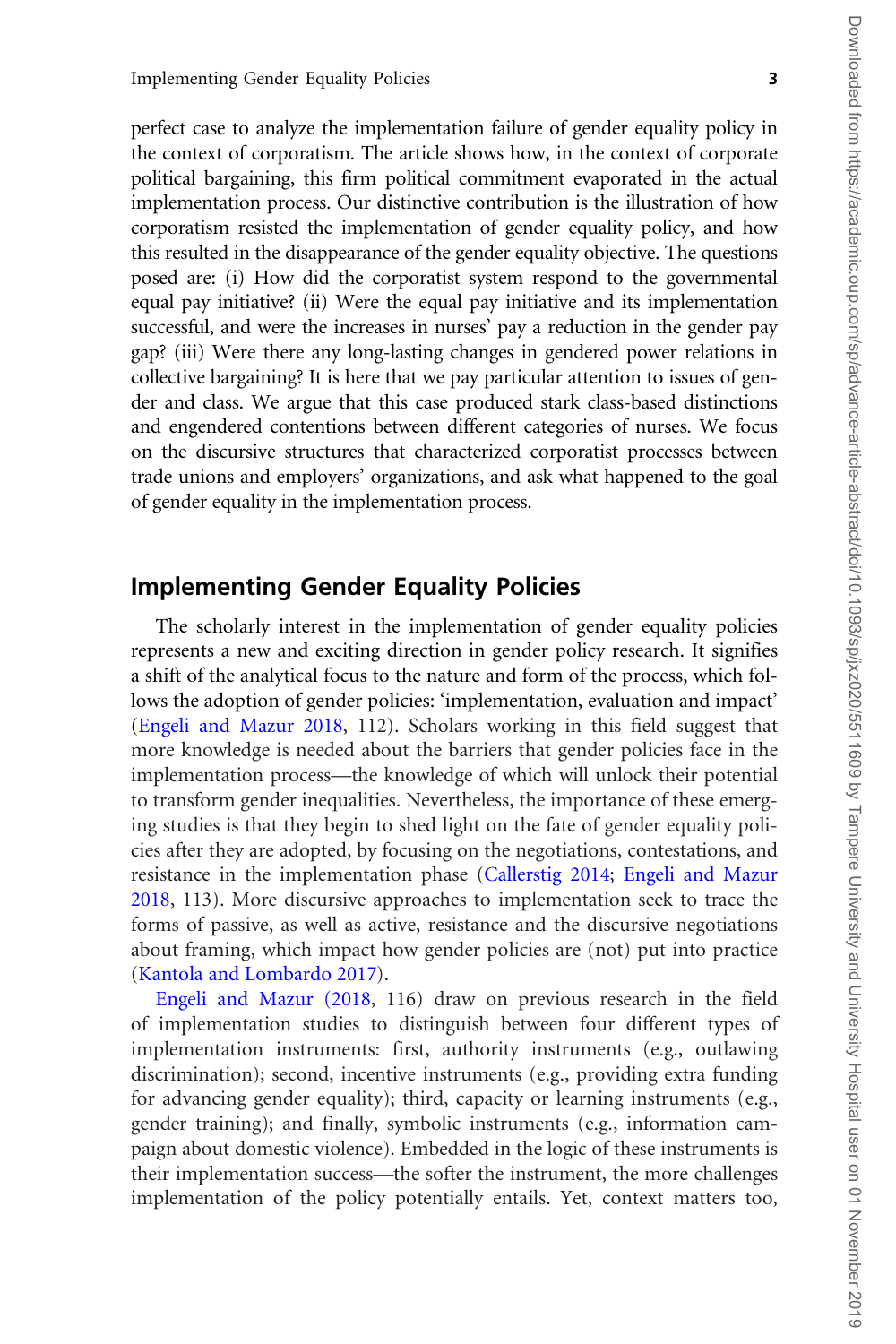and different instruments may well suit different political systems. The European Union's (EU) soft gender equality policies (e.g., funding and equality programs) have been shown to be more important in Southern European Member States, whilst the EU's hard anti-discrimination laws have greater significance in the Nordic countries [\(Kantola 2010\)](#page-22-0). Usually, these instruments are mixed and combined with one another when implementing gender policies [\(Engeli and Mazur 2018](#page-21-0)).

Finnish gender equality policy has long been characterized as ticking all the right boxes at the policy stage, only to untick them at the implementation stage. A particular characteristic of gender policies in Finland is the drawing up of gender equality action plans and programs without allocating sufficient budgetary resources or personnel for their actual implementation. For instance, in relation to equal pay, the social partners and government officials sat together for years in the tripartite Equal Pay Program working group. They commissioned studies into the gender pay gap, made recommendations and campaigns about equal pay, and yet there have been few tangible results in diminishing the gender pay gap. The failure of the policy has been fundamentally shaped by the softness of the instruments chosen, and the lack of legislative instruments which have rarely been used to advance equal pay in Finland ([Koskinen Sandberg 2016a;](#page-22-0) [Saari 2015\)](#page-24-0).

In this context, Engeli and Mazur further argue that when evaluating the final stages of the implementation process and the actual outcomes of policies, the "ultimate goal" of the policy must be gender transformation [\(Engeli and](#page-21-0) [Mazur 2018](#page-21-0), 120). Like "gender equality", gender transformation is a contested concept. [Engeli and Mazur \(2018,](#page-21-0) 121–3) propose a distinction between (i) gender-neutral, (ii) gender rowback, (iii) gender accommodation, and (iv) gender transformation in terms of outcomes of gender policy. On this measure, gender-neutral policies must be considered as examples of symbolic and failed policies; a result of a lack of sufficient resources, for example. Gender rowback represents an outright backlash in gender equality policies, explained by an anti-gender equality policy, despite professed benign intentions ([Verloo](#page-24-0) [2018\)](#page-24-0). In gender accommodation, traditional gender roles are entrenched, and social change inhibited, for example, differentials in care allowances that are used mainly by women to care for small children at home. Finally, in gender transformation, gendered and sexualized norms are challenged, changed, and displaced as a result of gender policies. Such gender transformation does not increase inequalities within different groups of women based on race, ethnicity, class, or sexual orientation.

Our study is embedded in the context of this emerging feminist scholarship. Whilst not underplaying the significance of the struggles in framing policy where actors can be very differently placed in terms of their respective resources and capacities, the analytical focus here is centered on processes, actors, and resources during the implementation stage of a specific gender policy. Unlike advocacy and campaigning, then, implementation demands a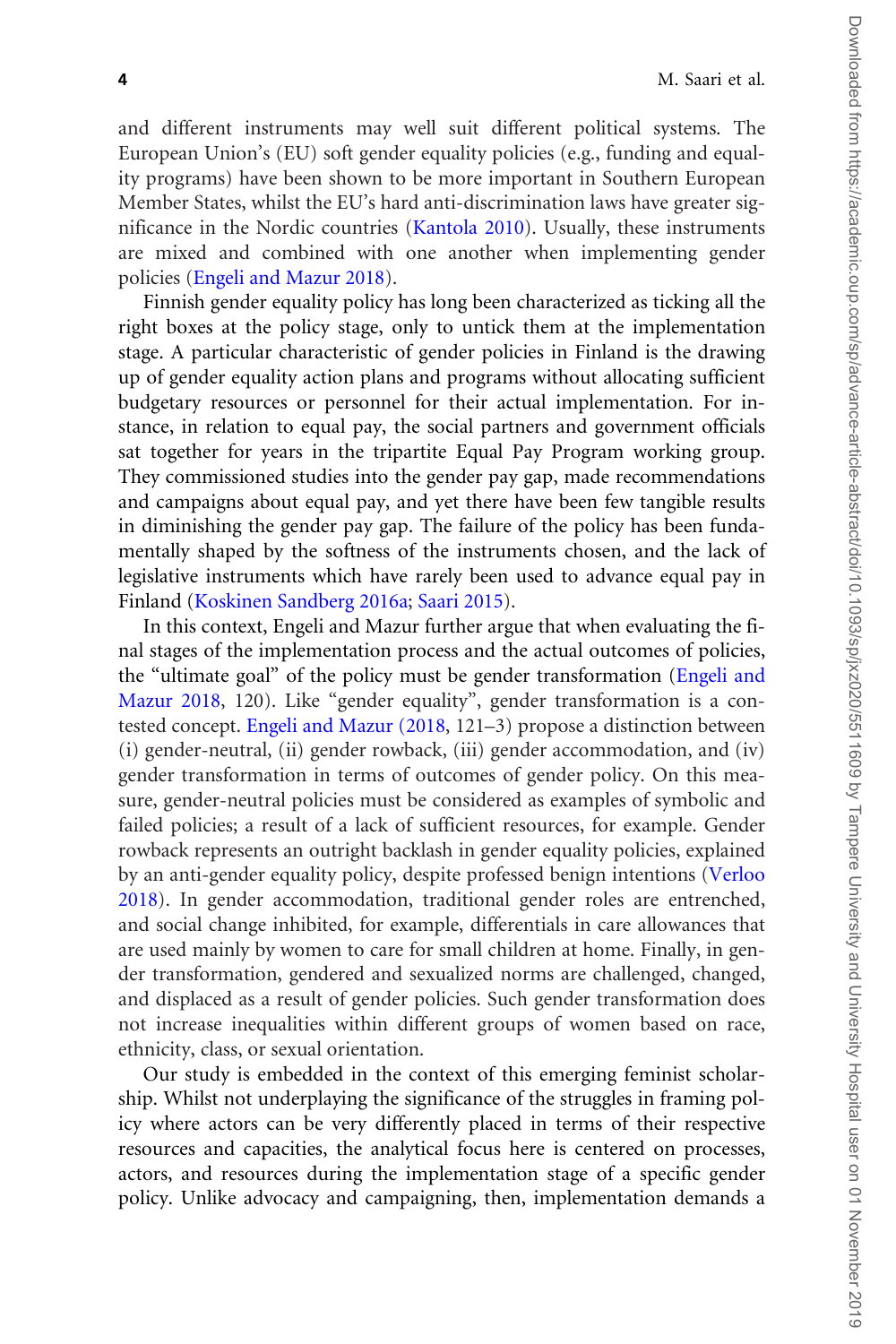different form of approach to negotiation and resistance. Finally, it is evident that the outcome of the gender policy must be the final arbiter of its "success". Considering the outcome of the gender policy then allows for the question of whether they result in transformations of existing gender inequalities or in the loss of the original goals through the process, leading to increased inequalities increased between, for instance, different groups of women.

We suggest that in analyzing these processes, theoretical notions of legitimacy, power, and non–decision-making are useful. Concepts of legitimacy and power can help to reveal what impact the government's particular way of presenting the equal pay initiative had on its implementation. In particular, we are interested in how power relations in political debates constructed and legitimated outcomes that were later institutionalized in societies. We argue that gender equality in corporatist procedures is informed by understandings of what is legitimate, and how constructions of gender equality and legitimacy involve power relations that contribute to the understanding of the implementation gap in corporatist political arrangements.

We draw upon ideas articulated in previous research that the contested position of gender equality in Finnish policy-making requires a move beyond the dichotomy of legitimate and illegitimate power ([Nousiainen et al. 2013\)](#page-23-0). The difficulties of implementing gender equality initiatives, such as the one analyzed here, cannot be understood by simply suggesting that gender equality is legitimate or illegitimate. Instead, gender equality is constantly pushed to the undecided grey zone of unlegitimacy in different policy implementation processes. Gender equality becomes neither legitimate nor illegitimate, despite its enshrined position in national legislation and in the collective agreements (CAs) between labor market organizations ([Nousiainen et al. 2013\)](#page-23-0). This theoretical approach gives rise to questions as to which claims for gender equality are legitimate? Or, alternatively, how different discourses use legitimacy in gender equality debates, how does gender equality move outside the sphere of the legitimate ([Nousiainen et al. 2013;](#page-23-0) [Saari 2015](#page-24-0)), and how are these patterns institutionalized in informal practices and norms?

We also utilize the notion of non–decision-making as both a theoretical framework and analytical tool. Non–decision–making is concerned with systemic bias, issue suppression, and the covert use of power. As an analytical tool, it provides pertinent advantages to those wishing to ask critical feminist questions, and analyze situations where there are significant, but latent, power conflicts and actors deliberately limit the scope of decision-making to relatively noncontroversial issues [\(Bachrach and Baratz 1962,](#page-21-0) [1963;](#page-21-0) [Bergqvist,](#page-21-0) Bjarnegård, and Zetterberg 2015; [Marchbank 1994\)](#page-23-0). This applies to the description of how gender equality issues can become marginalized with the aim of keeping them off the political agenda. The asymmetrical power relations between the different stakeholders exemplified by the case of "Nancy the Nurse", not only affect which issues get onto political agendas but also the kind of decisions that are ultimately made. [Marchbank \(1994](#page-23-0), [2000\)](#page-23-0) describes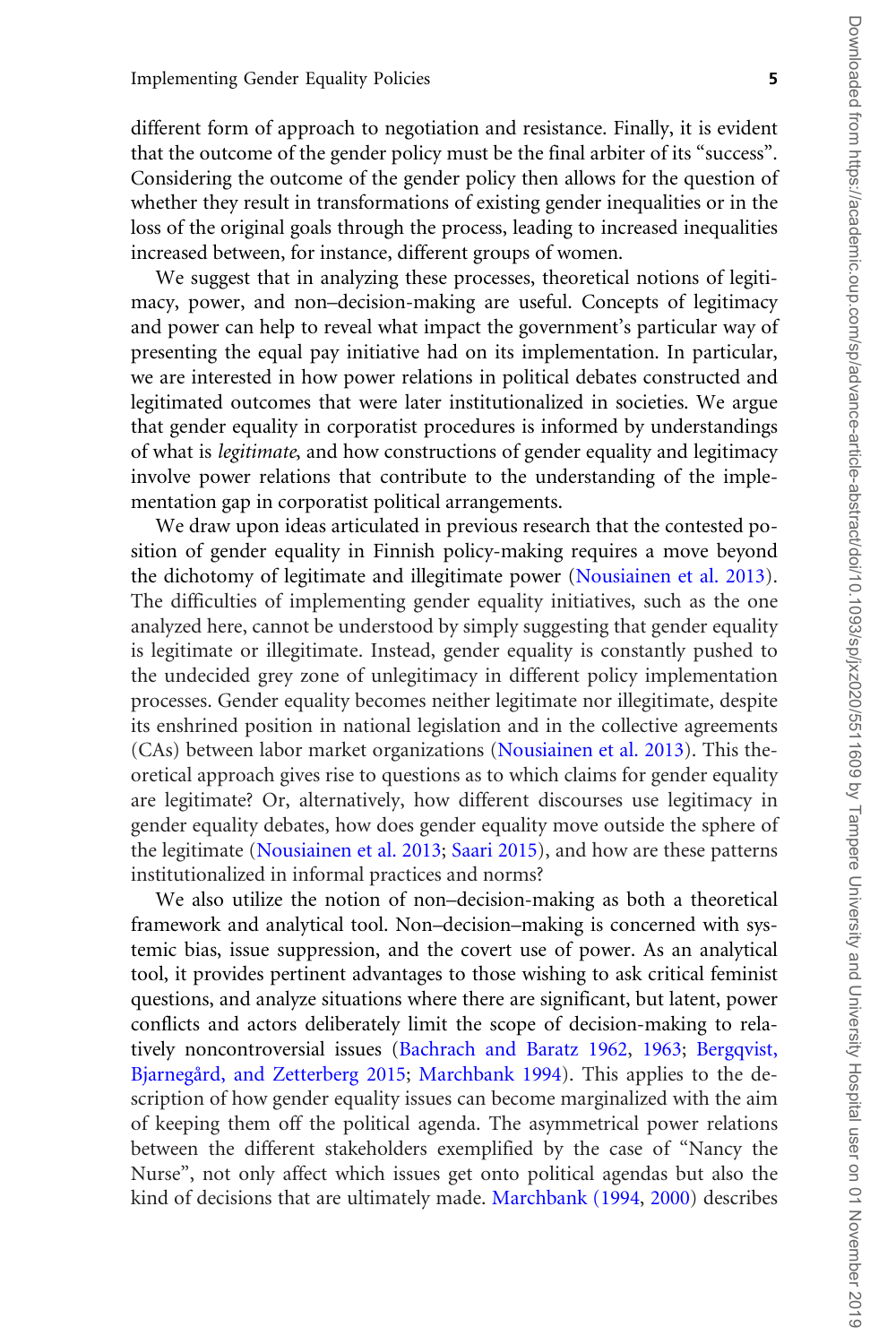policy-making as a series of hurdles or barriers; policies can "stumble" at any hurdle, at any point in the policy process. For the purposes of this article, we regard hurdles as "barriers" and scrutinize them in our analysis of policy implementation.

# Welfare State Employment and the Undervaluation of Feminized Care Work in a Corporatist System

The welfare state has been central in shaping women's citizenship and labor market opportunities in the Nordic countries, including Finland ([Anttonen](#page-21-0) [1994;](#page-21-0) [Hirvonen 2014;](#page-22-0) [Hernes 1987;](#page-22-0) [Julkunen 1994,](#page-22-0) [2009;](#page-22-0) [Korpi 2000](#page-22-0); [Pfau-](#page-23-0)[Effinger 1993\)](#page-23-0). The welfare state has often been described as women-friendly ([Anttonen 1994](#page-21-0); [Hernes 1987;](#page-22-0) [Julkunen 2009](#page-22-0)), although its womenfriendliness is not uncontested [\(Borchorst and Siim 2002,](#page-21-0) [2008;](#page-21-0) [Kantola 2006;](#page-22-0) [Koskinen Sandberg 2018](#page-22-0)). The claim to women-friendliness hinges upon the welfare state's role in providing its citizens with services, such as day care, which enables women's employment. However, the welfare state is a major employer of Nordic women and has relied heavily on the relatively inexpensive labor they provide [\(Hernes 1987](#page-22-0); [Koskinen Sandberg 2018](#page-22-0); [Walby 1990\)](#page-24-0). The feminization of labor, and its attendant partner of low pay, is a feature of the feminized care and educational sector that is widely shared with much welfare state employment. Welfare state employment may be characterized by qualified employees and demanding work, but it is marked by relatively low pay (Koskinen Sandberg, Törnroos, and Kohvakka 2018).

Historically, welfare state employment was a significant route for women to enter the world of paid employment and the economic independence that grants full citizenship [\(Aaltonen et al. 2016](#page-21-0)). At the core of this gendered citizenship was also the heteronormative ideal of the nuclear family, and a highly gendered division of labor both within the family and in society more broadly ([Julkunen 2009;](#page-22-0) [Laiho and Riikonen 2016\)](#page-23-0). Within Finnish welfare state employment, the nursing profession has a specific history (Haggrén 2005) and occupies a paradoxical place in Finnish society: Nurses have a very high social status [\(Magnusson 2008](#page-23-0)), but very low wages. This conflict between regard and reward has been shaped by the development of Finnish welfare state and its strong connection to the public sector [\(Laiho and Riikonen 2016](#page-23-0)).

Finland's nurses were professionalized in the postwar period, an era when nursing was valorized as the ideal representation of womanhood and female citizenship. Nursing itself, however, was not regarded as a profession worthy of appropriate pay and conditions; rather, it was perceived as more of a natural extension to women's duties within the private sphere. Nurses were idealized, but viewed as a response to a calling; claims for decent wages were consequently viewed as unsuitable (Haggrén 2005). Education and training had a similar ethos and were openly normative, emphasizing Christian values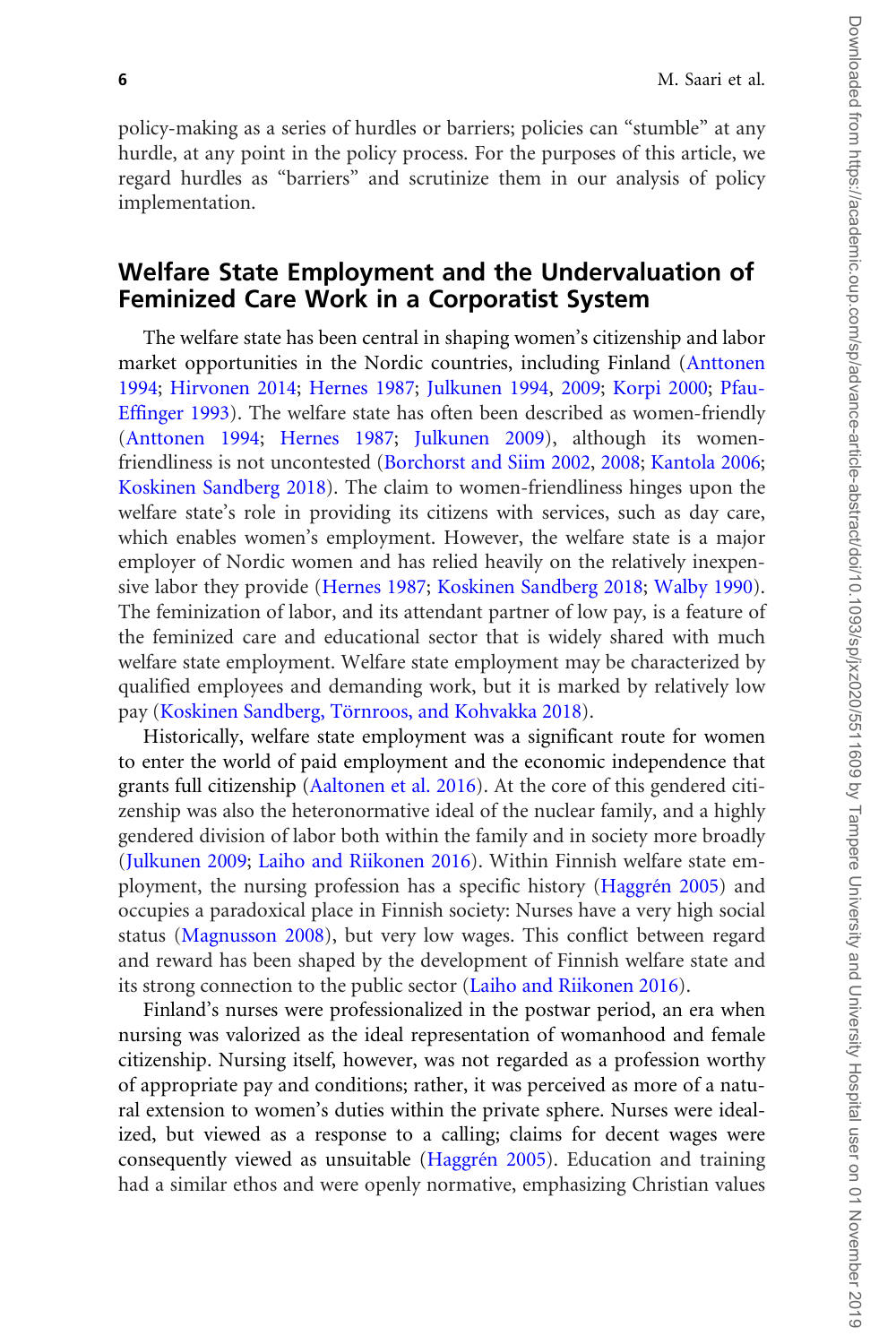and the suitability of feminine nurturing and caring qualities [\(Laiho and](#page-23-0) [Riikonen 2016\)](#page-23-0). Earning a living was seen as an unsuitable motivation to work as a nurse. Instead, the inspiration was expected to be based on the "natural" love of helping the sick, and giving their unswerving loyalty was to medical doctors (mostly men at the time) and patients; nurses' own needs were secondary. Initially, nursing was also markedly bourgeois; the first Finnish nurses were educated daughters of well-off families (Haggrén 2005).

Nurses' low wages have been an issue of societal discussion since the 1940s (Haggrén 2005; [Henttonen et al. 2013;](#page-22-0) [Koskinen Sandberg and Saari 2019\)](#page-22-0). Despite major social and political shifts, such as the emergence of the labor movement and collective bargaining, the ratification of the International Labour Organization (ILO) equal pay convention [\(ILO 1951](#page-22-0)) in the 1960s, the rising level of nurses' education, and changes in the institutional context, wages have continued to remain relatively low. Like many other countries, Finland used to have different wage levels for men and women. This was reinforced by governmental decision-making in 1945 when the so-called wage reg-ulation decision ([Bergholm 2005](#page-21-0)) institutionalized the lower level of women's wages, and more significantly put downward pressure on the wage levels of feminized work such as nursing. The formal decision to pay women approximately 80 percent of men's wages for equally demanding work was in effect for more than ten years, until it became illegal [\(Bergholm 2005](#page-21-0)). The socially constructed idea that women's work was worth less than men's in general also shaped wage levels of feminized work within the Finnish welfare state.

The undervaluing of feminized care work is not a historical detail; it is institutionalized within the contemporary structures of Finnish CAs, and negotiated by actors within the corporatist system. One reason why equal pay policies have been less than successful in diminishing the gender pay gap is intrinsically related to Finnish corporatist labor market structures, which are based on consensual agreements between employers, wage earners, and the Finnish government. The power wielded by trade union confederations and employer organizations has, together with the government, held sway over labor market issues, policy, and legislation [\(Bergqvist 2004;](#page-21-0) [Koskinen](#page-22-0) [Sandberg 2018;](#page-22-0) [Siaroff 1999;](#page-24-0) [Woldendorp 1997](#page-24-0)). In Finland, both the trade unions and employer confederations are well organized: Union density is 64.5 percent (women 70 percent and men 59 percent) ([Ahtiainen 2015\)](#page-21-0). Most employers are also organized in employers' federations.

In Finland, the working conditions of employees are determined by a combination of legislation and CAs. Between 1968 and 2006, general agreements on terms and conditions of employment, and the level of pay rises, were negotiated in tripartite cooperation as a part of incomes policy agreements. The government was one of the negotiating partners in this process, and took part in the agreement by introducing social policy initiatives and taxation levels that were favorable to both wage earners and employers. Some of the tripartite centralized labor market settlements have included equal pay allowances (first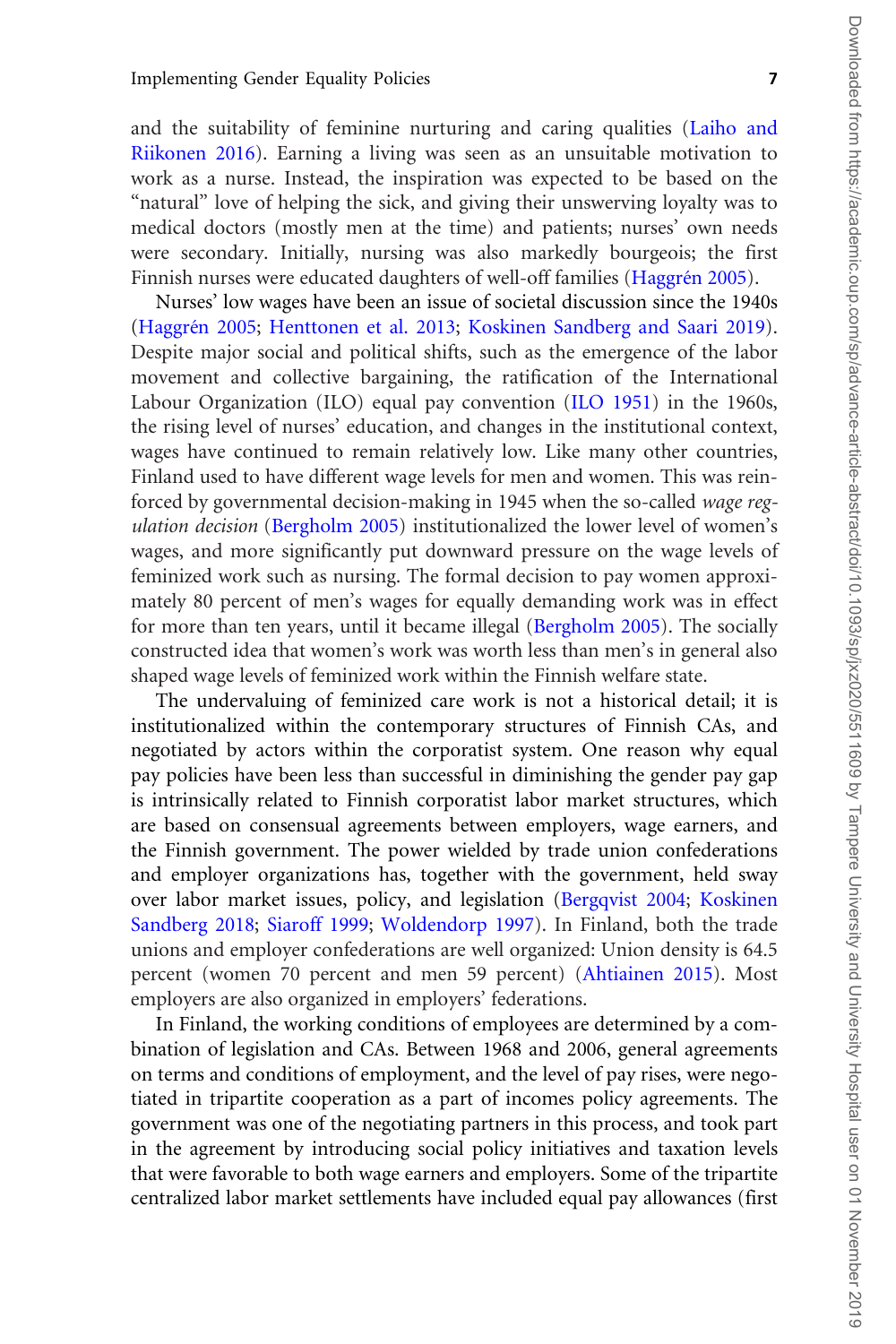in 1988) for female-dominated sectors and jobs. The overall significance of the equality allowances has, however, been modest. The centralized collective bargaining system effectively maintained the gendered hierarchies of the labor market and the primacy of male-dominated sectors and jobs [\(Koskinen](#page-22-0) [Sandberg 2018;](#page-22-0) [Martikainen 2000](#page-23-0)).

Whilst the conflict between capital and labor remains a visible and acceptable axis of negotiations, gender remains a conspicuously silenced aspect of corporatism ([Saari 2013\)](#page-23-0). This makes for theoretical and methodological challenges. Previous research on Sweden illustrated how women face particular difficulties in gaining access to corporatist negotiation processes, and these challenges have been exacerbated by the transfer of corporatist power to the supranational level of the EU ([Bergqvist 1991](#page-21-0), [2004;](#page-21-0) [Oldersma 2005](#page-23-0)). The corporatist regime and its central actors have also been criticized for protecting their vested interests in policy-making, and by virtue of this, protecting male interests at the expense of women ([Koskinen Sandberg 2016b](#page-22-0); [Saari 2015](#page-24-0)). In this context, the formulation and implementation of gender equality policies have proved extraordinarily difficult.

#### Feminized Welfare State Employment Today

The local government sector is a significant employer in Finland. It employs 419,000 people in a nation of only five million. The local government sector is, by any measure, feminized; 80 percent of its employees are women. The level of feminization varies across sectors and within its five major CAs. Of the CAs, the General CA, which covers registered and practical nurses, is both the largest and the lowest paying of the local government sector CAs. The other CAs include the Technical CA, the Education CA, the Physicians' CA (feminized, but high paying), and the Hourly Workers' CA. Each of these CAs has their own wage determination practices and different wage levels, even though local government, either in a city or municipality, is considered one employer. Each of the CAs is also negotiated separately.

"Registered" and "practical" nurse are the two most common job titles within the Finnish local government sector. In 2017, there were 42,900 registered nurses and 35,700 practical nurses working for local government. Both occupations are highly feminized, with no less than 90 percent of employees being women [\(Local Government Employers 2019](#page-23-0)). In 2017, the average monthly income for a registered nurse was  $\epsilon$ 3,118, of which  $\epsilon$ 2,445 was basic pay, with the remainder the result of working shifts. For a practical nurse, the average monthly income was  $\epsilon$ 2,702 with a basic pay of  $\epsilon$ 2,095 ([Local](#page-23-0) [Government Employers 2019](#page-23-0)). As a comparison, total monthly earnings for an electrical engineer in the local government sector are  $\epsilon$ 3,921. For an elementary school teacher, total monthly earnings are  $\epsilon$ 3,544. In 2017, within the local government sector, the average monthly earnings for men were  $\epsilon$ 3,381 and for women  $\epsilon$ 2,940. In the entire Finnish labor market, men earned

Downloaded from https://academic.oup.com/sp/advance-article-abstract/doi/10.1093/sp/jxz020/5511609 by Tampere University and University and University Hospital user on 01 November 2019 Downloaded from https://academic.oup.com/sp/advance-article-abstract/doi/10.1093/sp/jxz020/5511609 by Tampere University and University Hospital user on 01 November 2019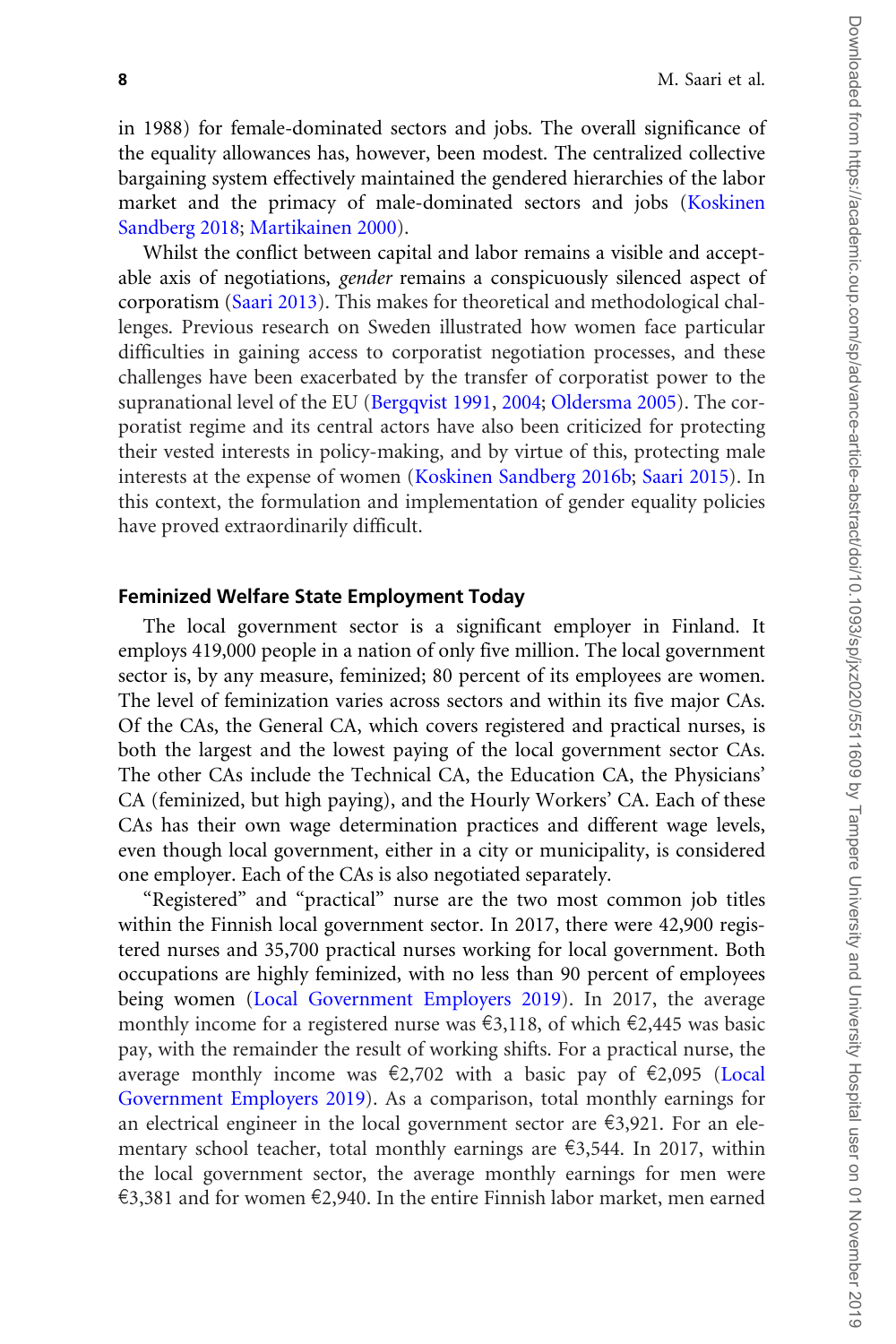$\epsilon$ 3,696 on average, whereas women earned  $\epsilon$ 3,101 a month in 2017 ([Official](#page-23-0) [Statistics of Finland 2018](#page-23-0)). The income level for registered nurses is therefore very typical for women in Finland, whereas income level for practical nurses is below average. Registered nurses have a bachelor's degree, whereas practical nurses receive a three-year vocational education. The two groups of nurses are represented by different trade unions, registered nurses mainly by TEHY—the Union of Health and Social Care Professionals in Finland, and practical nurses by SUPER—the Finnish Union of Practical Nurses. The two trade unions collaborate, and did so in the 2007 industrial action, but despite their occupational similarity they represent divergent class interests [\(Koskinen Sandberg](#page-22-0) [and Saari 2019\)](#page-22-0).

The gender pay gap, although apparent within these professions as well, mainly arises in relation to the local government sector as a whole and the Finnish labor market more generally. The main question is not whether men working in these professions are better paid; it is how the undervaluation of the nursing profession, resulting from its specific history, and currently institutionalized within the structures of local government sector CA system, has persisted (Koskinen Sandberg, Törnroos, and Kohvakka 2018). As the welfare state has faced and met the challenges brought upon it by neoliberalism, austerity, budget cuts, and intensification, the monetary undervaluation of nurses' work has become increasingly difficult to resolve. Pay increases for large employee groups are costly, and thus such claims have met strong resistance. Working conditions within the public sector were already weakened in the 1990s after a severe recession in Finland, and subsequent changing ideas about the role of the welfare state ([Kantola and Kananen 2013;](#page-22-0) [Laiho and](#page-23-0) [Riikonen 2016\)](#page-23-0).

# The Case of "Nancy the Nurse"

Finland and other Nordic countries are often regarded as the most genderequal countries in the world. However, the gender pay gap, a structural feature of the Finnish labor market, still stands at 16 percent ([Official Statistics of](#page-23-0) [Finland 2018\)](#page-23-0). Equal pay is considered one of the main goals to achieve gender equality and has been a central gender equality policy goal for more than fifty years. Despite this, the gender pay gap has remained stubbornly persistent. Nurses' low salaries bear all the hallmarks of a deliberately undervalued feminized public sector occupation (Koskinen Sandberg, Törnroos, and [Kohvakka 2018\)](#page-23-0). Even though nurses' low salaries have been a major issue for their trade unions since 1954, and despite registered nurses having a relatively high educational level (bachelor's degree) and professional respect in society, their salaries in Finland are approximately 20 percent lower than the average in other Organisation for Economic Co-operation and Development (OECD) countries.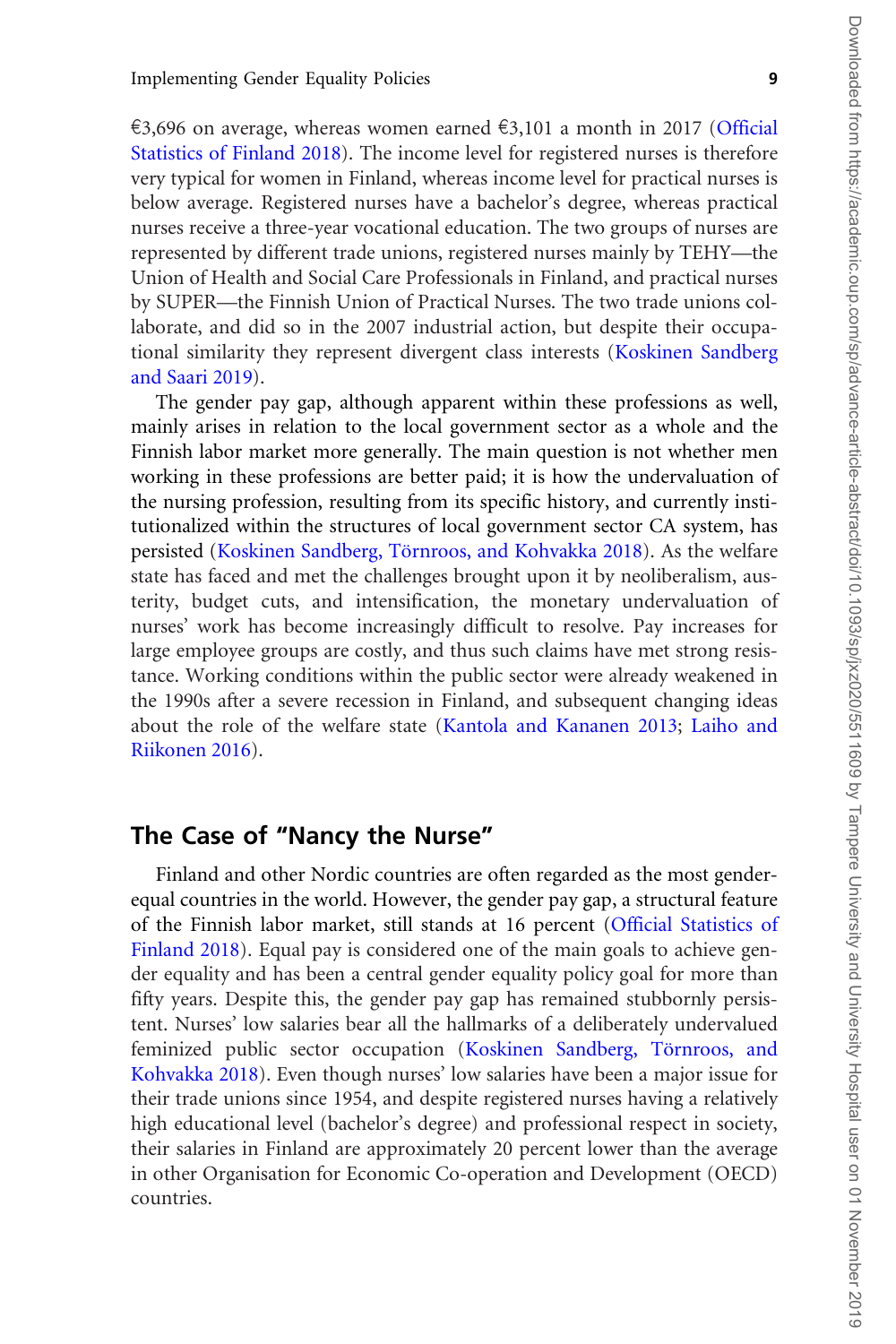Into this context, then, came the historic election promise by the Finnish right-wing National Coalition Party to "Nancy the Nurse" (a moniker for the underpaid highly educated female nurse) in 2007 to significantly increase her salary (for other studies, see [Henttonen et al. 2013;](#page-22-0) [Kunelius, Noppari, and](#page-23-0) [Reunanen 2010](#page-23-0)). After the elections, the nurses' trade unions held the new prime ministerial party to account for its election promise. This led to an exceptional policy process where the government rode roughshod over their social partners in the local government sector by issuing a diktat instructing them to give a pay increase to feminized, demanding jobs in the local government sector. The implementation of this exceptional policy is our chief concern.

Initially, there were two groups of nurses collaborating in this case: registered nurses and practical nurses represented by their respective trade unions, TEHY and SUPER. The two groups of nurses had obvious shared interests, albeit underpinned by class-based differences. For example, lengthy industrial action would have been financially prohibitive for practical nurses, who have very low incomes. Thus, the practical nurses eventually reached an agreement with Local Government Employers, leaving registered nurses, and their trade union TEHY, to pursue their wage claims with industrial action—our focus is therefore orientated toward the struggle of the registered nurses.

### Methodology and Data

The data used in the analysis are the key texts produced by the central actors of the 2007 industrial action: TEHY—the Union of Health and Social Care Professionals ( $N = 109$ ), SUPER—the Finnish Union of Practical Nurses  $(N = 66)$ , and KT—the Local Government Employers  $(N = 22)$  (hereafter TEHY, SUPER, and KT). In our analysis, we utilize the editorials and chairpersons' columns and relevant articles in their member magazines between 2006 and 2008, which covers the period before, during, and after the nurses' industrial action. The public statements given by these key actors concerning equal pay, salaries, and mass resignations in 2007 are included in the data too. We also interviewed two key actors from TEHY to establish a clearer understanding of the industrial action, its formation, and goals. We planned to interview key politicians, especially those from the National Coalition Party, but our requests were ignored. This is highly unusual in the context of Finnish politics, where politicians are easily accessible for research purposes, and a strong indication that the controversial nature of this event can still disturb even after ten years. Our focus therefore falls primarily on those union members the figure "Nancy" came to discursively represent, analysis of interviews with their key actors, and the most relevant texts. We also utilize previous research on this case in our analysis, namely [Henttonen et al. \(2013\)](#page-22-0), [Kunelius](#page-23-0) [et al. \(2010\),](#page-23-0) and Koskinen Sandberg and Saari (2011).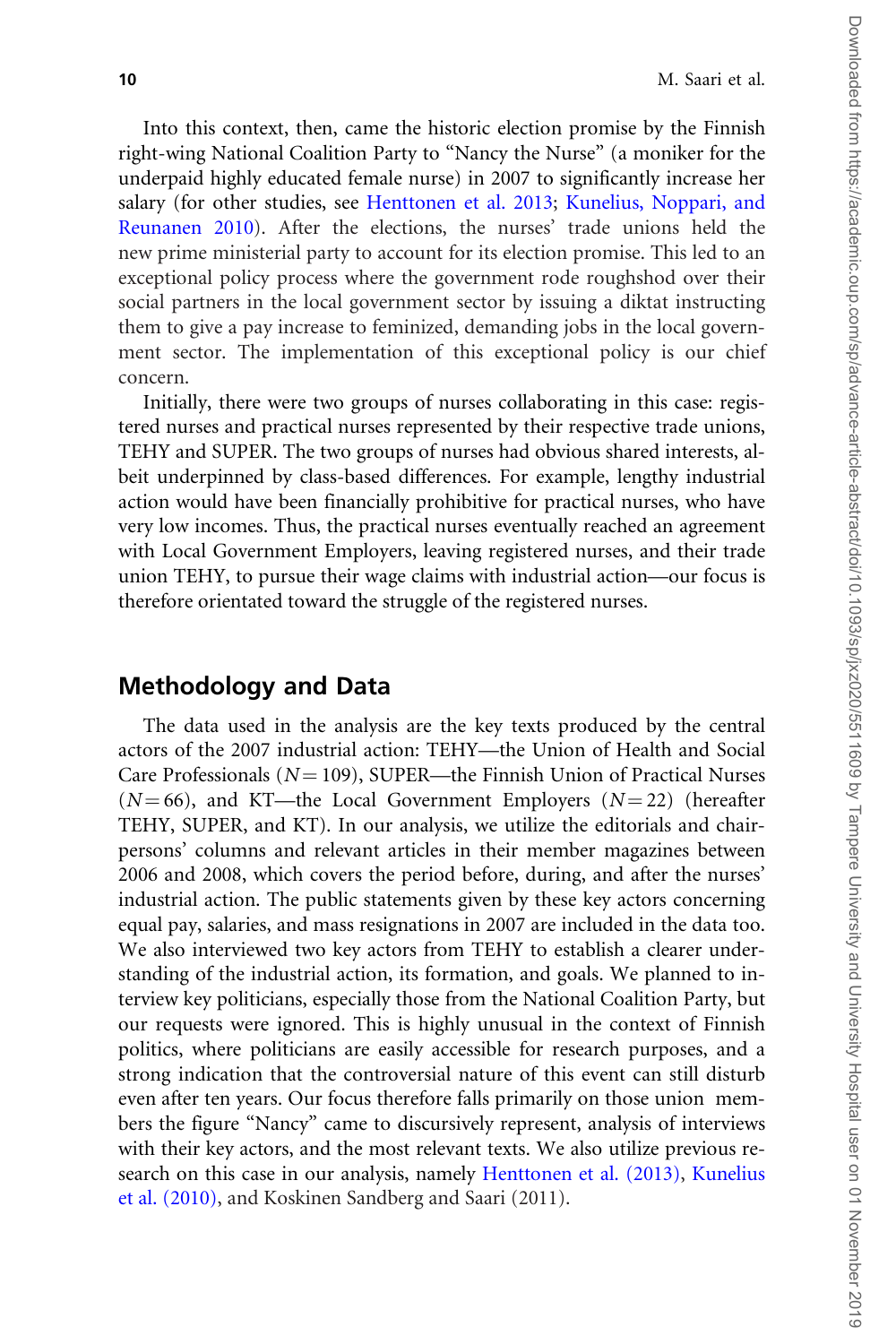Methodologically, we approach these texts through the method of discursive reading. Discourse analysis illustrates how each text offers its own interpretation of the issue. On the one hand, this allows us to trace the dominant discourses and frames that underpinned the statements, and on the other, highlights that which remained unsaid, was not spoken of; the silences and marginal discourses [\(Lombardo, Meier, and Verloo 2009\)](#page-23-0). The question thus becomes how different aspects of the case were, and were not, discursively constructed by different actors and the consequences this had for the implementation of the equal pay initiative. In so doing, we use the barriers recognized in analyses of various stages of the policy process ([Marchbank 1994,](#page-23-0) [2000\)](#page-23-0): objective interest, public agenda, political agenda, decision, and implementation. In doing so, we show how non–decision-making in (i) the political agenda as a first barrier, (ii) decisions as a second, and (iii) implementation as a third. In addition, we analyze the aftermath of this policy process.

# Analyzing "Nancy the Nurse" Through Three Policy Barriers

#### First Barrier: Making "Nancy the Nurse" a Political Phenomenon

The first step to implementing a gender equality policy was to get the issue onto the political agenda, by eliciting broader public support for the objectives, at which TEHY was particularly successful. The failure of the incremental ways to promote equal pay had led to frustration among nurses and pressure within TEHY for stronger forms of action in claiming better wages for nurses (Key trade union actor A and Key trade union actor B). TEHY had campaigned for pay rises for nurses since the summer 2005, but its new action was carefully and strategically planned by the TEHY leadership (Key trade union actor A and Key trade union actor B). Consequently, the low pay of nurses began to enter the political agenda more forcefully in 2006 and 2007. TEHY lobbied political parties and affiliated interests as well as among its partnership organizations to gain a broad base of support for its demands. The idea was to build up a level of political pressure, not just for one-off pay rises to be included in the future government's platform, but to get higher pay rises earmarked in the CA for the municipal sector (Key trade union actor B). In 2007 then, it was perceived as a moment of historic impetus for nurses: There were parliamentary elections, a new government and its platform, and the CAs demanded by TEHY were to be renewed.

The lobbying of nurses' unions had indeed been successful. The conservative National Coalition Party made a promise in its election manifesto in 2007 to aim for an equality incomes policy agreement that would guarantee a pay increase from the state budget for highly educated, but low-paid, women in the public sector (Key trade union actor B; see also [Henttonen et al. 2013;](#page-22-0) [Koskinen Sandberg and Saari 2019](#page-22-0)). National Coalition Party MP Sari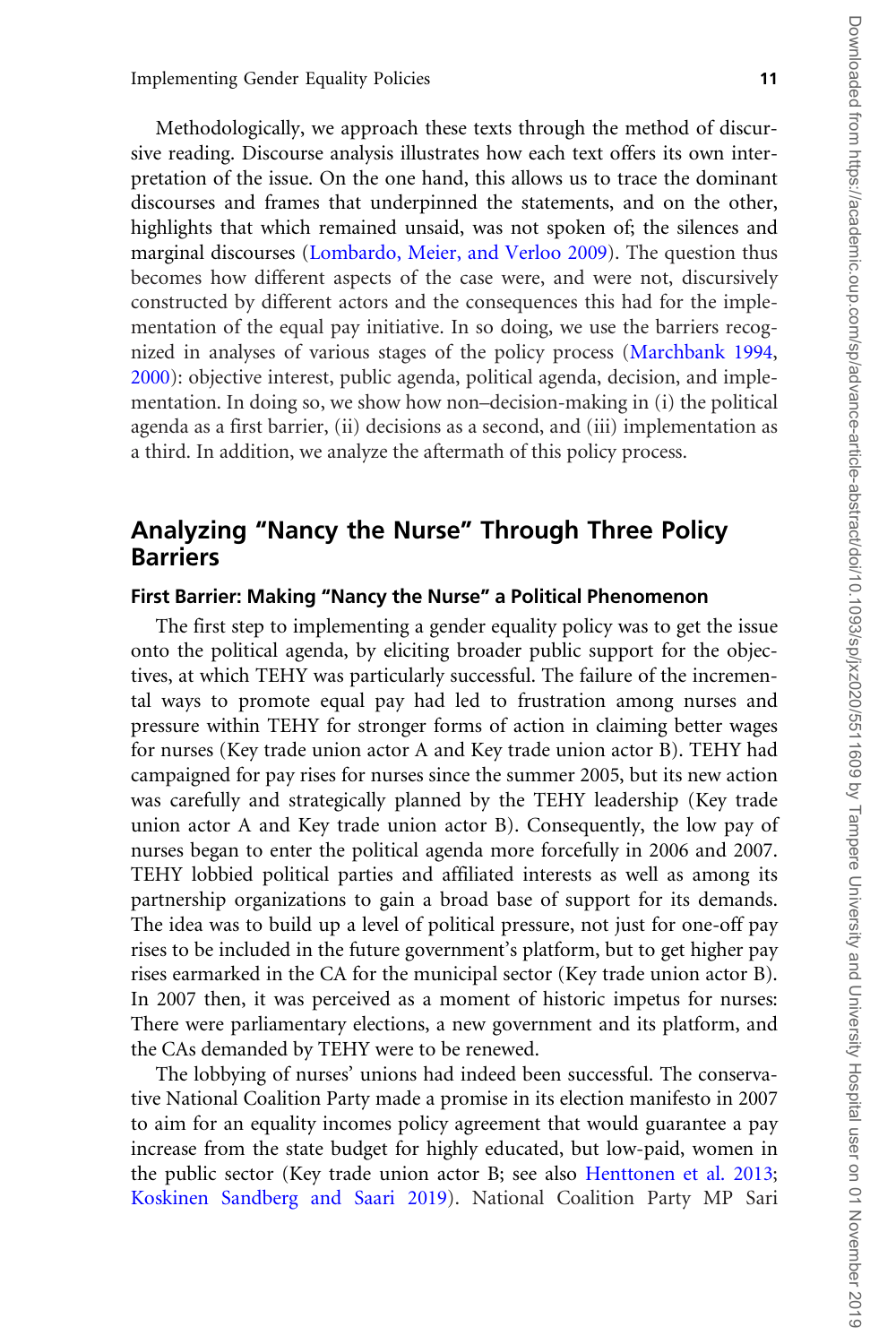Sarkomaa—who was a nurse before becoming a politician—had proposed a model in which the government would declare its aim to allocate an extra subsidy if there was a pay agreement in the municipal sector where educated feminized occupations obtained higher-than-average wage increases (PTK 123/ 2006 vp., cited in [Finnish Parliament 2006;](#page-21-0) [Kunelius, Noppari, and Reunanen](#page-23-0) [2010\)](#page-23-0). This proposal was also repeated by party leader Jyrki Katainen in an election panel [\(Kunelius, Noppari, and Reunanen 2010](#page-23-0), 109).

In 2007, the Finnish economy was in a strong position, and trade unions in export industries were able to access higher wage increases than would have been obtained in the centralized frame. In addition, the employers' Confederation of Finnish Industries (EK) refused to make further centralized comprehensive settlements, reflecting a preference for promoting collective bargaining at the level of individual unions and local workplaces instead ([Koskinen Sandberg and Saari 2019\)](#page-22-0). This was also a period when expectations in the public sector and especially for nurses for better pay were strong. In 2007, TEHY's chairperson wrote: "The union round suits us in the TEHY very well" (TEHY 9/2007). At this point, the policy initiative had not stumbled ([Marchbank 1994](#page-23-0), [2000](#page-23-0)); on the contrary, it was regarded as the starting point for the union round, with extra budgets expected for wage increases and stable public and political support for the cause.

#### Second Barrier: Negotiating Higher Wages for Nurses

In the policy process, negotiating on the content of the policy is one of the potential stages when the tactics of non–decision-making are employed to make the initiative less threatening to the status quo [\(Bachrach and Baratz](#page-21-0) [1962,](#page-21-0) 196; [Marchbank 1994](#page-23-0)). After the elections, and with the collective bargaining over the new agreements in the municipal sector ahead, TEHY set the goal of a 24-percent pay increase over a 2.5-year period ([Kunelius, Noppari,](#page-23-0) [and Reunanen 2010\)](#page-23-0). The collective bargaining between the employers' union KT and TEHY made no progress between August and November 2007 (TEHY and KT editorials, Fall 2007). KT had argued that the demand for wage increases was far too expensive and the state subsidy was nowhere near to covering the costs. In addition, a typical feature of the local government collective bargaining system was that other public sector unions were hostile toward the idea that the pay rises would be targeted to nurses only (Key trade union actor B; see also [Koskinen Sandberg and Saari 2019](#page-22-0)). All unions negotiated on behalf of specific employee groups covered by the General CA, and it was arguably inevitable that they would resist wage increases allocated to nurses only. It became clear that to gain wage increases, nurses would have had to elicit the support of other groups. This promised to be notoriously difficult.

As a negotiation tactic, TEHY used an unusually strong maneuver by threatening mass resignation if their demands were not met, a strategy that was perceived as harsh and attracted plenty of criticism (KT 6/2007; see also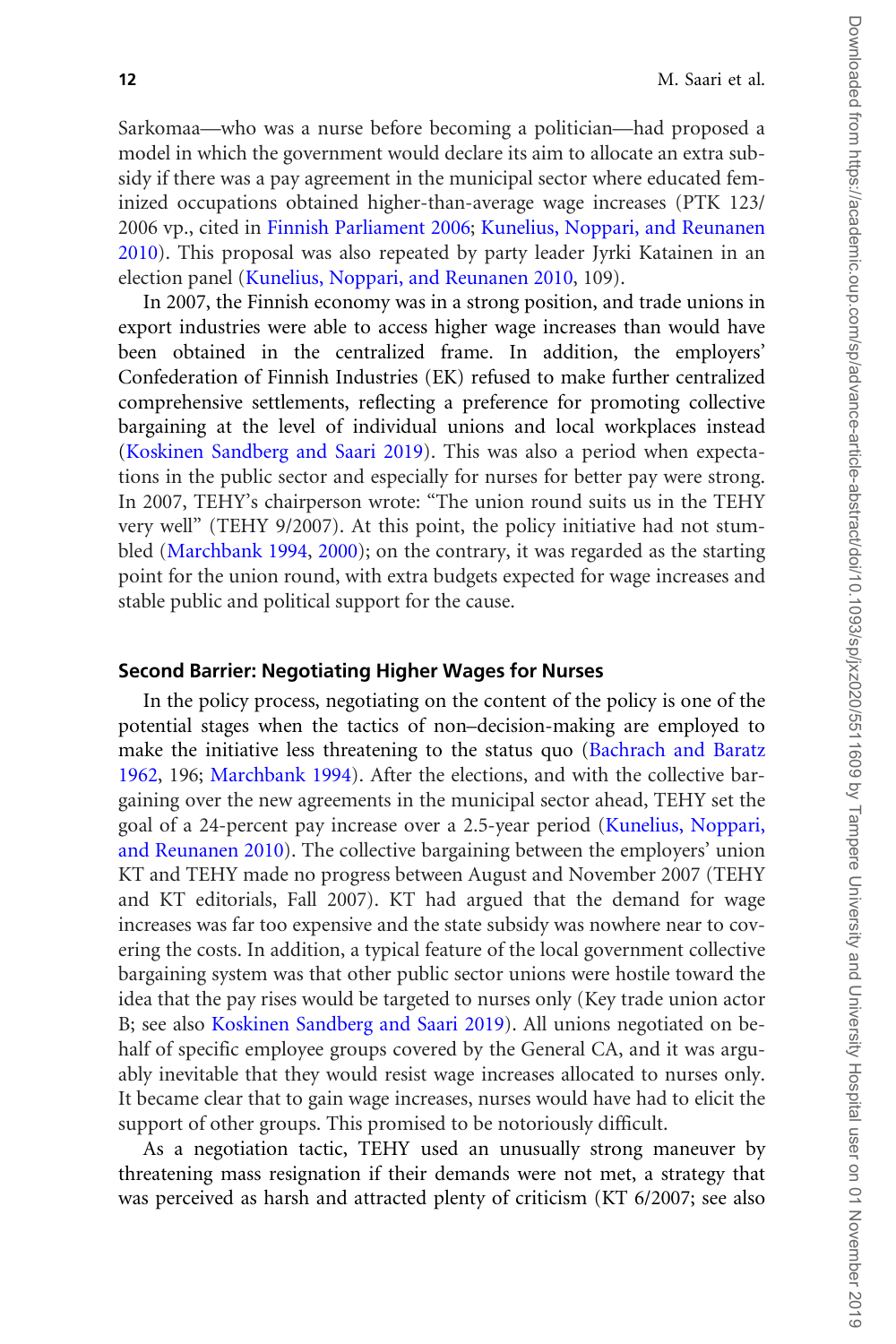[Henttonen et al. 2013](#page-22-0)). Politicians and the Parliament opposed TEHY's demands for a 24-percent pay increase and delivered a sharp criticism of the mass resignation threat. On 15 November, the Parliament voted for an emergency act that would oblige nurses to come to work in cases where patients' health was in danger [\(MTV 2007](#page-23-0)), relieving the pressure that the threat put on KT and the government. Three days after the emergency act was approved, and two days before the threatened mass resignation was due, a settlement between TEHY and KT was reached (TEHY and KT editorials from November 2007). Members of TEHY were given an agreement until the end of 2011 (four years), which differed from other CAs in the schedule of pay increases, and a separate TEHY-only protocol which the KT emphasized was not to be considered as a separate CA (KT 6/2007, 1/2008).

Figures and numbers were central in the framing of the political battle. In the media debate, the two significant sums that were bandied around were €500 and €150 million. The debate about the €500 per month, which originated in one of the Finnish tabloids, was whether the National Coalition Party had promised this pay increase to the nurses during the election campaign (Key trade union actor A). The  $\epsilon$ 150 million related to the amount by which the government had agreed orally, but not in writing, to support the increase of public sector women's salaries in the following four years during the negotiations [\(Kunelius, Noppari, and Reunanen 2010](#page-23-0)). This figure was insufficient to meet a pay increase of  $\epsilon$ 500, which increased the tensions in the debate. In contrast, TEHY avoided any reference to the  $\text{\$500 claim, and for tactical rea-}$ sons preferred the negotiations to proceed without revealing the exact figure they were aiming to achieve (Key trade union actor A).

It became evident that, in spite of strong public support for the nurses as respected professionals whose salaries were too low, and public opinion that recognized the electoral promises that they had received, the demand for pay rises specific to nurses only was met with very strong opposition and hostility by the central corporatist actors: Parliament, government, and in particular key labor market organizations (Key trade union actor A, Key trade union actor B; see also [Koskinen Sandberg and Saari 2019\)](#page-22-0). Negotiations between TEHY and KT were made extremely difficult by official opposition in public and unofficial obstruction behind the scenes. Here, even though TEHY managed to achieve wage increases, the policy implementation stumbled as a result of covert and overt resistance.

In terms of gender policy implementation studies, this case represents a financial incentive instrument, namely providing extra funding for advancing gender equality ([Engeli and Mazur 2018\)](#page-21-0). The final agreement was very complex; in its aftermath, there were competing interpretations of what was achieved (for details, see [table 1](#page-13-0)). TEHY claimed that the agreement ensured a 22–26 percent increase in nurses pay over the next four years. KT said that the settlement meant only a 16-percent pay increase over the four-year period, and certainly, by indicating what is new by an asterisk  $(*)$  in [table 1,](#page-13-0) illustrates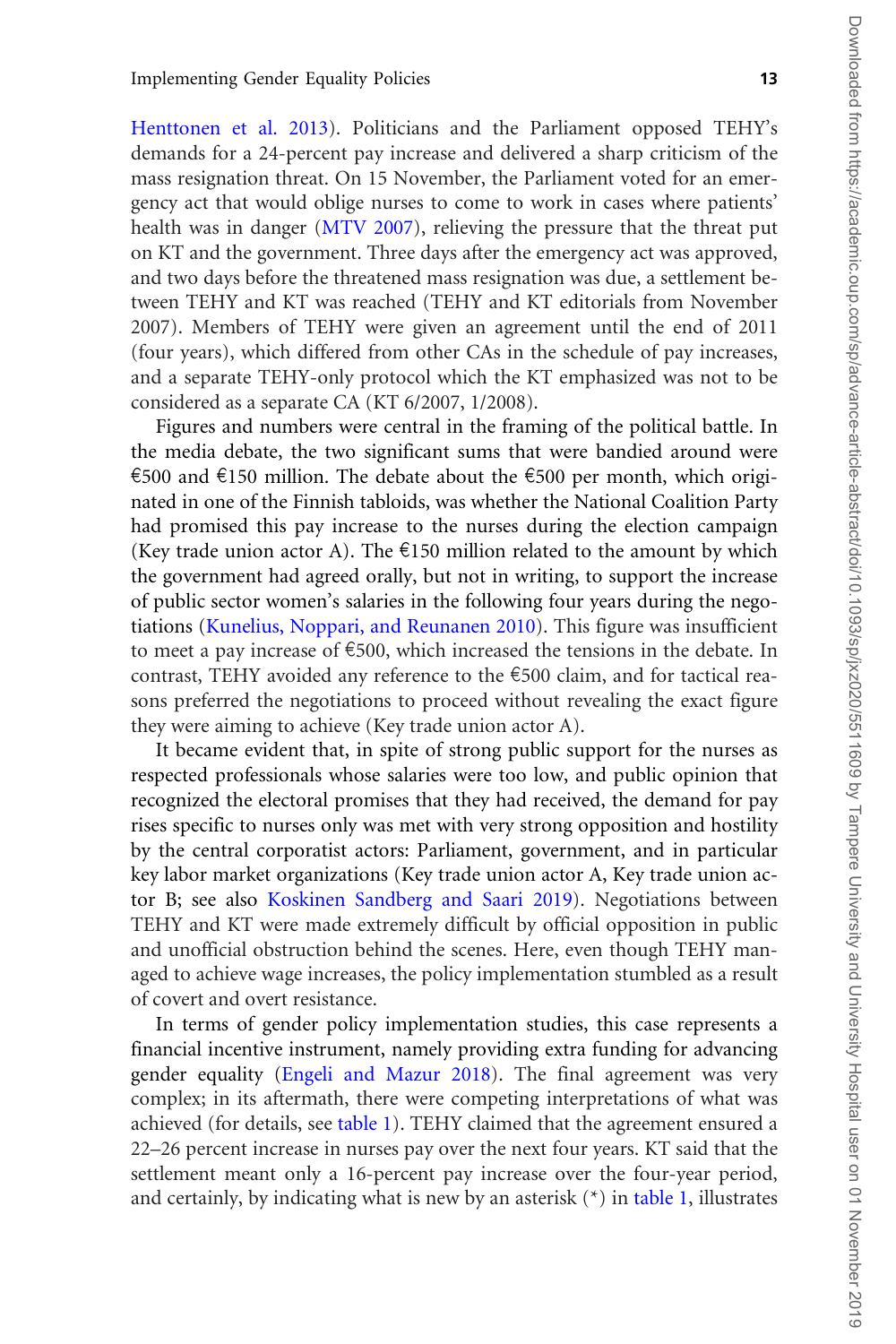| Date                                | KVTES 2007-2009                                                                                      | TEHY settlement/agreement                                                                                                                                                                                                                                                          |
|-------------------------------------|------------------------------------------------------------------------------------------------------|------------------------------------------------------------------------------------------------------------------------------------------------------------------------------------------------------------------------------------------------------------------------------------|
| October 1, 2007<br>December<br>2007 | General pay increase 3.4%<br>€270 one-off increase<br>(kertaerä)                                     | No increase<br>€270 one-off increase (kertaerä),<br>if a member of TEHY union<br>November 19, 2007                                                                                                                                                                                 |
| January 1,<br>2008                  | No increase                                                                                          | Gender equality bonus (samapalk-<br>kaisuuserä) 2.6% Local sectoral al-<br>lowance (paikallinen järjestelyerä)<br>0.5% (amounts to the increases in<br>KVTES March 1, 2008)<br>Liitteen 3 hinnoittelujentukset *new<br>(hoitotyön johto, esimiehet ja<br>vaativat ammattitehtävät) |
| February 1,<br>2008                 | No increase                                                                                          | General pay increase 4% (amounts<br>to the general pay increase in<br>KVTES October 1, 2007)                                                                                                                                                                                       |
| March 1,<br>2008                    | Gender equality bonus 2.6%<br>Local sectoral allowance 0.5%                                          | No increase                                                                                                                                                                                                                                                                        |
| September 1,<br>2008                | General pay increase 2.4%                                                                            | General pay increase 2.4%                                                                                                                                                                                                                                                          |
| May 1, 2009                         | Gender equality bonus 0.5%<br>(as a local sectoral<br>agreement)<br>Local sectoral agreement<br>0.3% | Gender equality bonus 0.5% as a<br>general pay increase Local sectoral<br>agreement 0.3%                                                                                                                                                                                           |
| September 1,<br>2009                | General pay increase 2.4%                                                                            | General pay increase 2.4%                                                                                                                                                                                                                                                          |
| January 1, 2010                     | No increase                                                                                          | Gender equality bonus *new 1.3%<br>targeted general pay increase<br>(kohdennettu yleiskorotus) 0.3%<br>local sectoral agreement<br>Liitteen 3 hinnoittelujentukset<br>(hoitotyön johto, esimiehet ja<br>vaativat ammattitehtävät)                                                  |
| September 1,<br>2010                | Not agreed                                                                                           | Local sectoral agreement 0.7% *new<br>to advance productivity                                                                                                                                                                                                                      |
| May 1, 2011                         | Not agreed                                                                                           | Local sectoral agreement 0.7% *new<br>0-2% depending on development<br>in personnel numbers between<br>October 2006 and October 2010                                                                                                                                               |

<span id="page-13-0"></span>Table 1. Pay increases

Source. Adopted from the employers, journal: Kuntatyönantaja (June 2007, 9). \*New wage increases.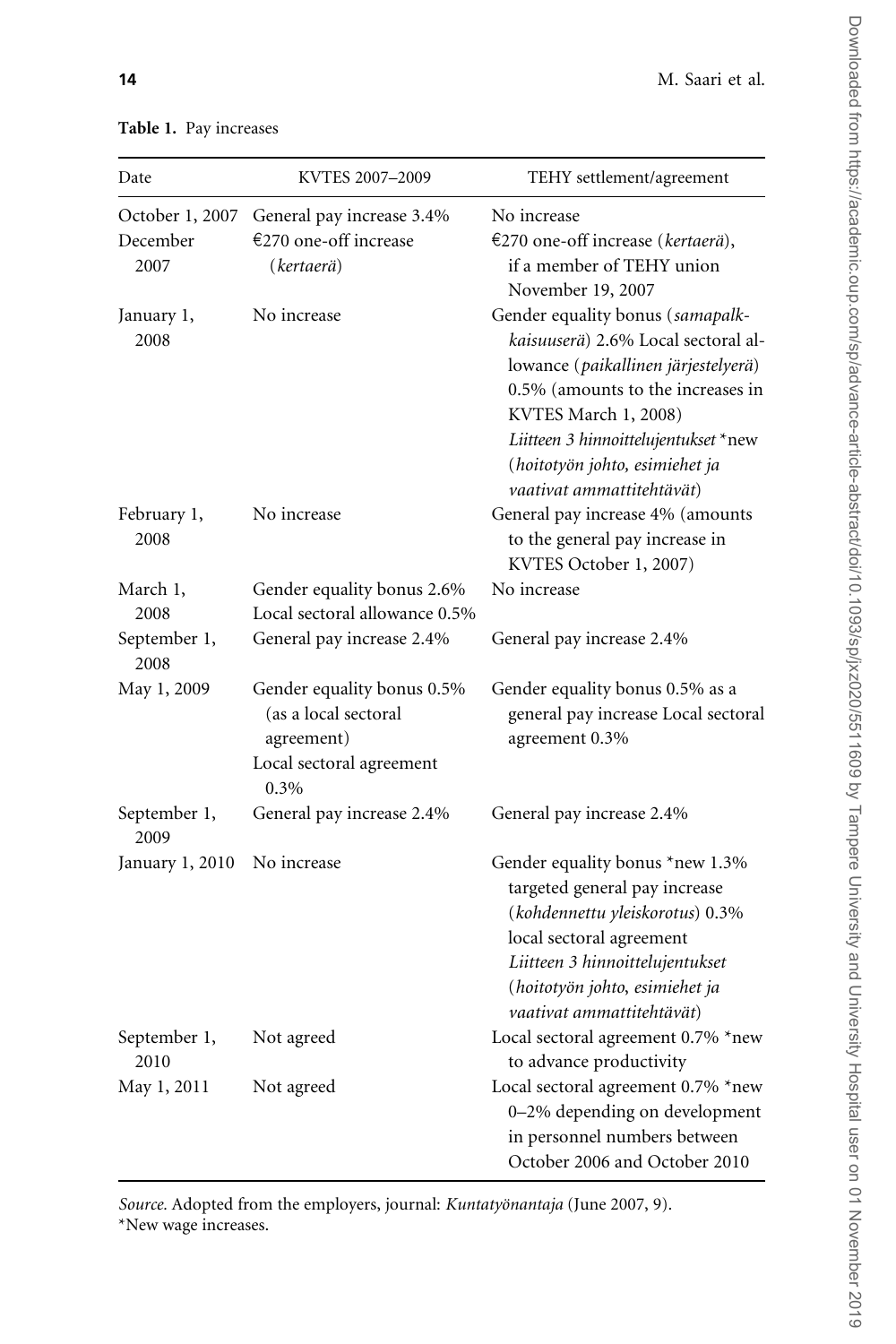that the specific increases that TEHY had negotiated would occur during the last two years of the period. TEHY's interpretation was that its own agreement had been reached, and that it was would be negotiating over the specificities and the implementation. The interpretation of the employer's organization KT was different. They stated that this was not a separate agreement, but a settlement or a written record (KT 6/2007). In sum, even in cases of incentive instruments being used in gender policy implementation, these contradictory interpretations about what was agreed point toward nascent strong barriers in implementation and in advancing gender equality.

#### Third Barrier: Implementation of the " $\epsilon$ 500" at Local Level

Even good policies face challenges of implementation. Non–decision-making and variant other forms of resistance can be mobilized, which can push a legitimate initiative to the grey zone of nonlegitimacy. The first problem for the implementation was embedded in the very phrasing of the statement of intent by the government platform (Government Program 2007–2010). It did not specify which professions and which tasks would be entitled to the increases. Approximately 80 percent of the personnel working in the municipal sector were women, and in most municipal professions some form of qualification and formal education were required. The low salaries of the nurses had long been a bone of contention, but so were the low salaries in education and library work. As Key trade union actor A said:

We tried to negotiate [with the government] that could it steer in a more detailed manner the increases in pay and decide to whom should the increases be targeted at but there was no political readiness to do that. So the money was left to be torn apart in the negotiation tables in the municipal sector.

The second hindrance was the collapse of the negotiating organization, the Toimihenkilöiden Neuvottelujärjestö Tnj r.y (TNJ), of which both TEHY and SUPER were part of, and the disruption that was caused for the structures and processes of local bargaining in the health sector as a consequence. TEHY disengaged itself from the bargaining alliance when SUPER, the practical nurses' union, accepted KT's proposal for a wage settlement ([Koskinen Sandberg and](#page-22-0) [Saari 2019\)](#page-22-0). The implementation of the TEHY agreement, or the "additional protocol" for TEHY, as the employers' organization KT wanted to call the wage settlement, was challenging for local-level hospitals and health-care centers. TEHY had 13 regional offices and 300 local branches around Finland. The separate TEHY agreement meant that TEHY had to have its own shop stewards and own negotiation practices at local level. TEHY's shop stewards (local union representatives) negotiated with local employers' representatives about how the local allowances should be divided among the TEHY members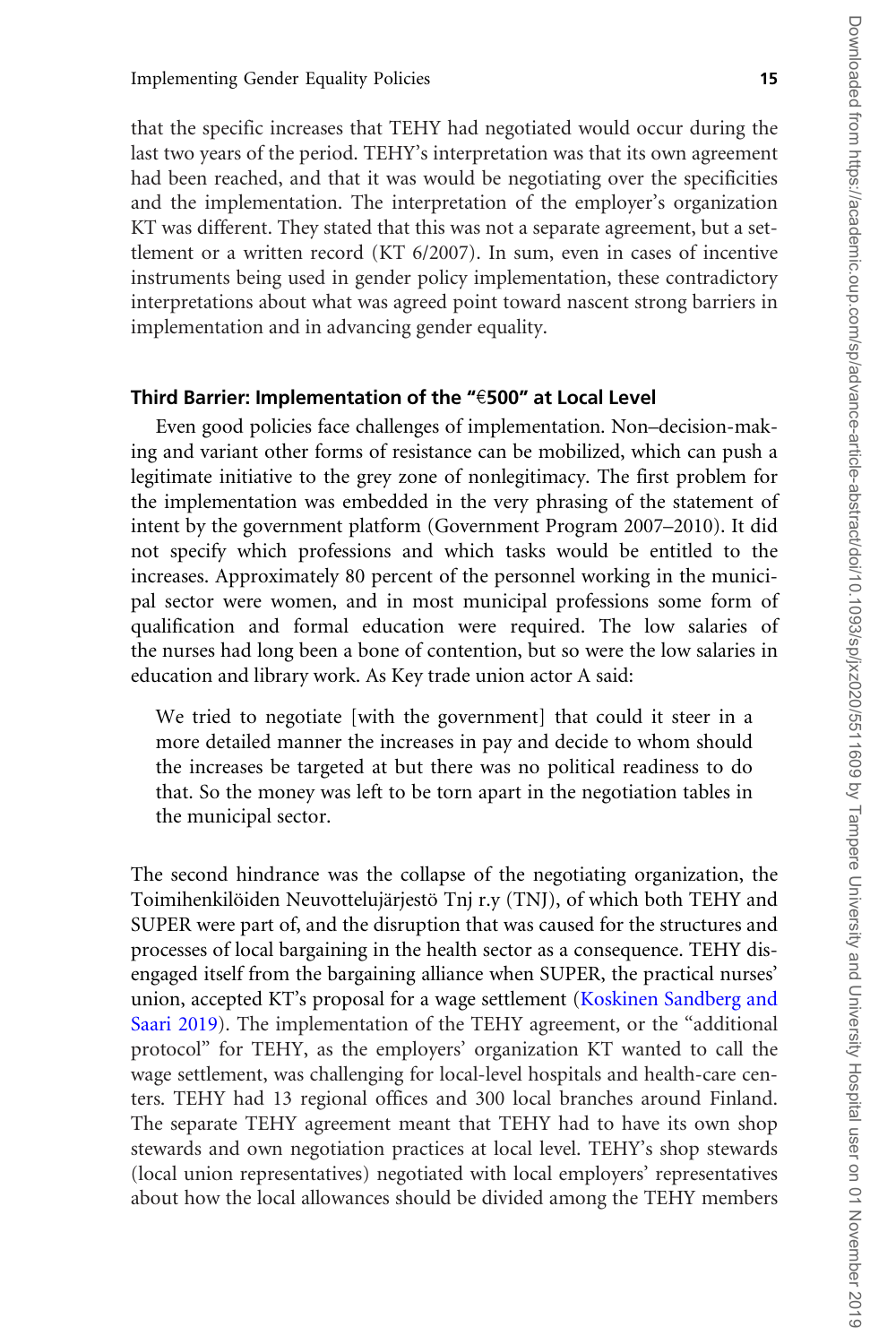(Key trade union actor B). The tense environment, which was caused by the inflamed atmosphere in which local bargaining took place, was the third reason for the implementation problems. The separate TEHY agreement meant that nurses belonging to different trade unions were paid differently for doing the same job. Pay rises were targeted to TEHY members only (Key trade union actor A).

TEHY and its members attracted hostility from other unions, their members, and employers, and during the threat of mass resignations, the employers exerted a high level of pressure on local TEHY representatives and members. In TEHY's bulletin of October 31, 2007 (TEHY 2, 3), there was an article entitled, "The employer grills [us] because it panics." According to the bulletin, the employers were actively making demands against the mass resignation as a collective, industrial action, and moreover that some employers had demanded personal and written resignations from individual nurses. Some of the nurses working on temporary contracts were asked, presumably because of their precarious employment status, to give an assurance that they would not take part in any forthcoming industrial action. In some cities, employers had opened positions for recruitment that it had found in the mass resignation lists.

In early 2008, TEHY's chairperson wrote in her column:

We have received messages that pay increases that are agreed upon in the [TEHY] agreement have not been paid to members of TEHY yet—either because of the lack of knowhow or will (TEHY 2/2008).

In sum, the equal pay initiative was not welcomed at the local level of wage bargaining, which made effective negotiation that demands trust and openness between negotiators extremely difficult. The task of implementing the wage settlements of 2007 was ultimately made as difficult as possible by the employers.

In the end, the idea that educated nurses should receive higher pay increases than other personnel groups was undermined by decisions made by KT and its local representatives, who expanded the pay increases to all working in the municipal sector. For example, the chairperson of the union for physicians was said to be happily surprised when he heard that the equality allowance was also to be paid to physicians (Key trade union actor A and Key trade union actor B). Physicians, although a feminized occupation, were among the highest paid in the local government sector, and as such, clearly an inappropriate target for wage increases that were designed for those trapped in a black hole of low pay.

The process of drafting the agreement at the local level, as a part of union rounds, can be best described as messy and complex as the implementation. In the union round, the state was not a negotiator, but stood outside of the bipartite process between social partners. Thus, the lack of any political courage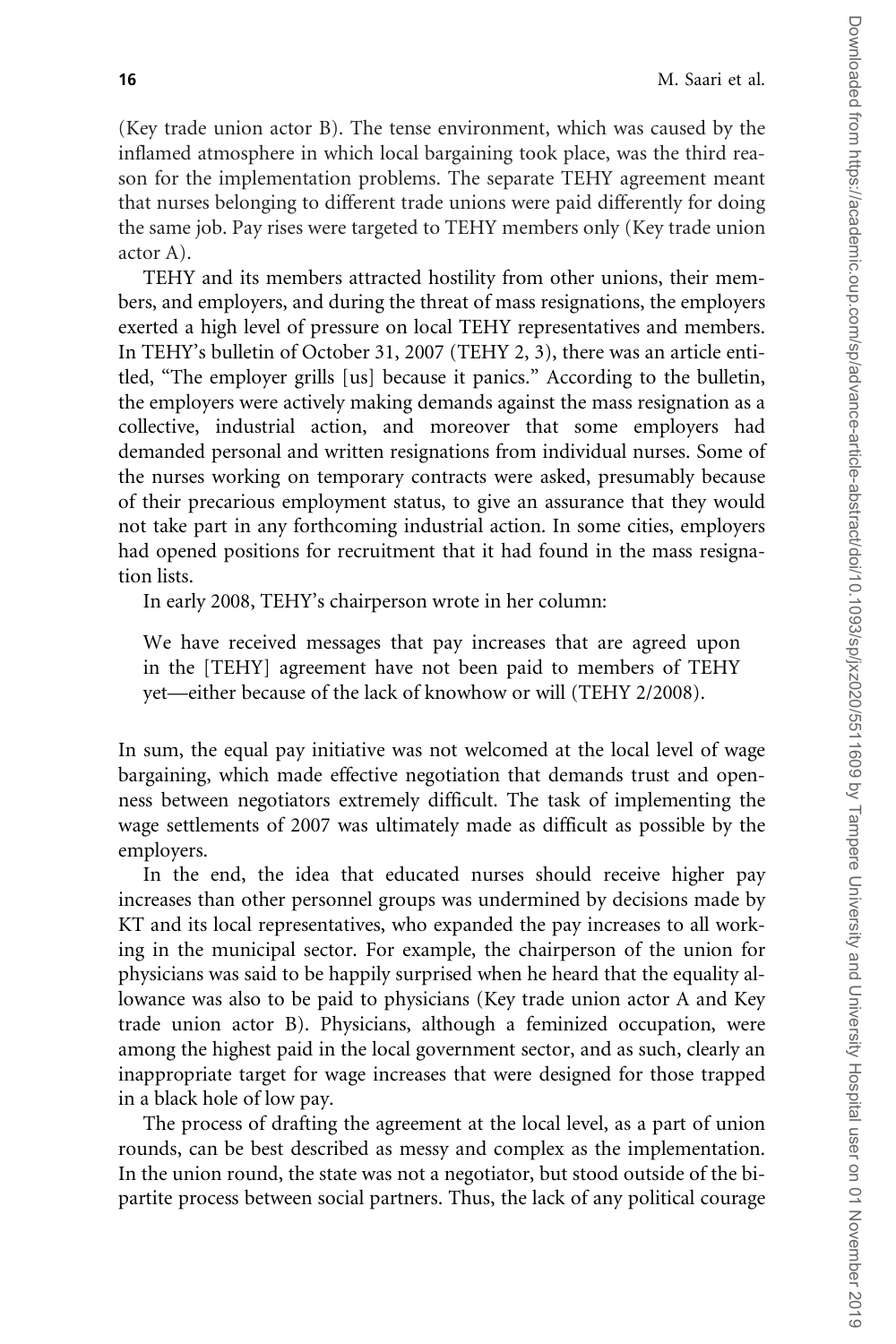to name the professions that the extra state subsidy should be targeted to, and without the legal and political norms and sanctions required by the implementation of fast track measures, the whole idea of an equal pay measure turned into a game of nudge politics [\(John, Smith, and Stoker 2009](#page-22-0)). In the end, the government threw  $\epsilon$ 150 million to trade unions and withdrew from the actual implementation process. The historical equal pay initiative turned into yet another policy failure in the promotion of equal pay and illustrated the complexities of implementing financial incentive instruments as tools in gender equality policies.

#### The Aftermath: What Was Gained and What Was Lost?

After the public sector wage settlement, the export sector made its CAs in line with the higher pay increase level, significantly raising salaries. The original idea of the CA, in which the pay increases were to be targeted to qualified female-dominated jobs (including nurses) in the public sector, was to lift them from the black hole of low wages and narrow the gender pay gap. This ideal was lost along the road to implementation in the union rounds. The nurses' wages rose, but so did everyone else's, thus the gender pay gap was untouched by the policy measure. We argue that in terms of outcomes of gender policy, the case represents a combination of gender-neutral policy, failed policy, and gender accommodation, where traditional gender roles remained entrenched in the gender pay gap.

This is further illustrated by our question of whether the equal pay initiative resulted in increases in the nurses' pay and a reduction in the gender pay gap. The effects of this historically significant industrial action of female-dominated trade unions were volatile and dependent upon the position taken with regard to the bargaining process. First, there was the nurses' unions aim to gain a significant increase in pay; a success and a failure as some nurses did get a significant increase in pay whilst others did not.

The pay differences between nurses grew ([table 2](#page-17-0)). Since wage increases were in percentage terms, the ones to gain the most were the nurses higher up in the professional hierarchy who already had a better standard of pay. When compared to the index 100 of all wage earners' salaries in 2006, the index was 124.8 in all wage earners' salaries in 2013. Registered nurses' salaries were 27.2 percent higher in 2013 than in 2006, practical nurses' salaries 24.4 percent, and senior nursing officers' salaries 33.7 percent higher (TEHY 2013; see [ta](#page-17-0)[ble 2\)](#page-17-0). Practical nurses received almost the same level of pay rise as all other wage earners. Registered nurses got a little bit more than other wage earners, and the highest-ranking nurses received almost 10 percent more than the average wage earner during the period of 2006–2013. Our findings are that the equal pay initiative did not narrow the gender pay gap but, since nursing is a highly feminized occupation, it did result in the magnification of class-based wage differences between women.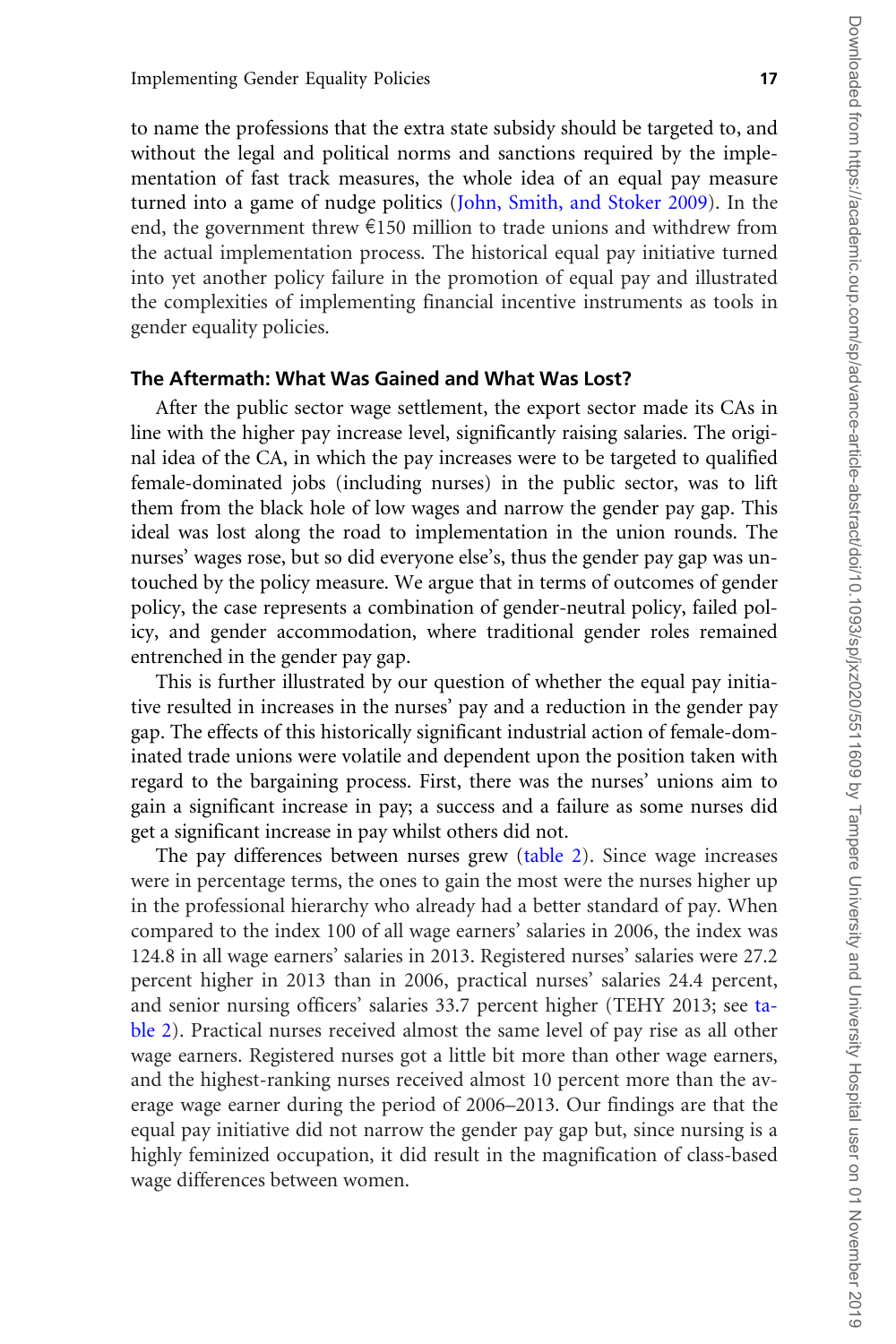|                                     |                   | Euros |        |       |                |                   |                |       |         |                                                          |                   |
|-------------------------------------|-------------------|-------|--------|-------|----------------|-------------------|----------------|-------|---------|----------------------------------------------------------|-------------------|
| Tittle                              | 2006 (%)<br>Index | 2006  | 2007   | 2008  | 2009           | 2010              | 2011           | 2012  | 2013    | 2013 compared<br>to $2006(%)$                            | 2013 (%)<br>Index |
| Children's nurse                    | 100.0             | 1,644 | 1,684  | 1,798 | 1,860          | 1,897             | 1,924          | 1,994 | 2,034   | 123.7                                                    | 100.0             |
| Practical nurse                     | 100.6             | 1,654 | 1,710  | 1,809 | .869           | 1,905             | 1,945          | 2,018 | 2,057   | 124.4                                                    | 101.1             |
| Dental hygienist<br>Physiotherapist | 100.5             | 1,653 | 1,678  | , 821 | 1,887          |                   | 1,958          | 2,029 | 2,071   | 125.3                                                    | 101.8             |
|                                     | 114.0             | 1874  | 18,987 | 2,067 | 2,139          | 1,923<br>2,195    | 2,235          | 2,326 | 2,375   | 126.7                                                    | 116.8             |
| Registered nurse                    | 114.9             | 1,889 | 1,917  | 2,086 | 2,160          | 2,213             | 2,265          | 2,359 | 2,402   | 127.2                                                    | 118.1             |
| Public health nurse                 | 116.1             | 908   | 1,964  | 2,096 |                |                   |                | 2,360 | 2,411   | 126.4                                                    | 118.5             |
| Midwife                             | 114.8             | 1,888 | 1,919  |       | 2,175<br>2,170 | 2,223<br>2,221    | 2,272<br>2,277 | 2,385 | 2,424   | 128.4                                                    | 119.2             |
| ital<br>Head nurse in a hosp        | 141.5             | 2,326 | 2,366  | 2,591 | 2,695          | 2,769             | 2,838          | 2,978 | 3,076   | 132.2                                                    | 151.2             |
|                                     | 184.5             | 3,033 | 3,147  | ,420  | 3,575          | 3,659             | 3,762          | 3,933 | 4,056   | 133.7                                                    | 199.4             |
| Senior nursing officer<br>TEHY 2013 |                   |       |        |       |                |                   |                |       |         |                                                          |                   |
| Salaries risen from                 |                   |       |        |       |                |                   |                |       |         | Practical nurses' salaries compared to registered nurses |                   |
| 24 percent to 34 percent            |                   |       |        |       |                |                   |                |       |         |                                                          |                   |
| Total earnings                      |                   | Index | Index  |       |                |                   |                | 2006  | 2014    | Index                                                    | Index             |
|                                     |                   | 2006  | 2013   |       |                |                   |                |       |         | 2006 (%)                                                 | 2013 (%)          |
| All wage earners                    |                   | 100   | 124.8  |       |                | Practical Nurses  |                | 1,654 | 2,057.0 | 100.0                                                    | 100.0             |
| Highly educated employees           |                   | 100   | 119.7  |       |                | Registered nurses |                | 1,889 | 2,402.0 | 114.2                                                    | 116.8             |

Table 2. Nurses' salaries 2006–2013 (wage data obtained from TEHY and Akava—Confederation of Unions for Professional and Managerial Staff in

Table 2. Nurses' salaries 2006-2013 (wage data obtained from TEHY and Akava--Confederation of Unions for Professional and Managerial Staff in

<span id="page-17-0"></span>18 M. Saari et al.

Downloaded from https://academic.oup.com/sp/advance-article-abstract/doi/10.1093/sp/jxz020/5511609 by Tampere University and University Hospital user on 01 November 2019 Downloaded from https://academic.oup.com/sp/advance-article-abstract/doi/10.1093/sp/jxz020/5511609 by Tampere University and University Hospital user on 01 November 2019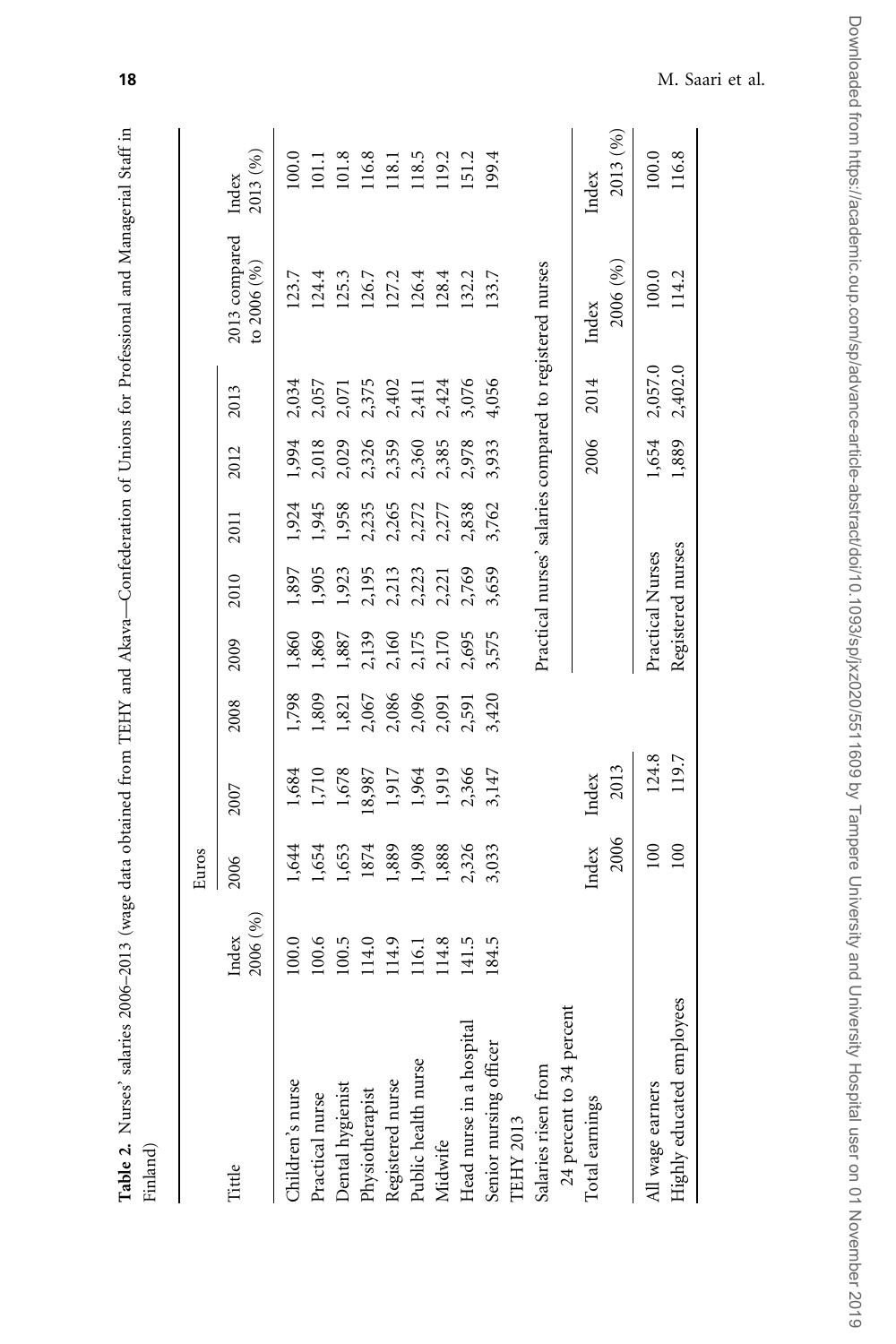In addition to seeking a considerable rise in nurses' salaries, TEHY had been pursuing a separate CA with KT for a long time. Both key trade union actors we interviewed said that having their own CA would be the only longterm solution to getting the necessary increases in nurses' pay. Despite the fact that the TEHY agreement was only an appendix to the General CA, with small pay increases, and an implementation that proved difficult, it could have been the beginning of a future separate CA for nurses. Soon after the resignation in 2013 of TEHY's chairperson, who had been the leader of the 2007 industrial action, TEHY renounced the TEHY agreement in favor of the general CA and rejoined the joint bargaining organization TNJ in the municipal sector. For Key trade union actor B, this represented the ultimate failure of the long struggle to get increases in nurses' pay. In the interview, she was tearful as she described her thoughts:

Everything we had gained was lost. It would have not demanded anything more than just persistence to stay separate. I understand that because of our own agreement we were not able to join in all the negotiation tables but still we were able to have a large influence both at the local level and the national level. We were such a big organization. They could have not kicked us out [because us sticking with the TEHY-agreement] even if they had wanted to. Well ... But this happened. The path on which we had already moved forward – that does not exist anymore.

Third, and not to be underestimated, was the political will in the conservative right-wing government to narrow the pay gap between qualified and educated women in the public sector and their male counterparts in the export sector. However, the attempt to narrow the gap between the public and private sector, and increase especially nurses' salaries, failed because its effects were minor with little longevity. Put simply, there was no gender transformation outcome of the policy initiative.

The figure of "Nancy the Nurse" has made a lasting impact on the public debate. In 2015, Nancy reemerged but in a totally different form. In the current political and economic climate, "Nancy the Nurse" has become a convenient scapegoat for Finland's severe economic recession. This interpretation of Nancy was actively brought up in the media and by right-wing politicians to describe the "unreasonably" high pay increases since the union rounds in 2007. For example, the television channel [MTV \(2015\)](#page-23-0) asked: "Is it the fault of Nancy the Nurse that the [prime minister] Sipila¨'s government is sweating painfully?" and Turun Sanomat wrote about "The long shadow of Nancy the Nurse" ([Turun Sanomat 2015\)](#page-24-0). Nancy, who began life as the representative of the movement for fair and equal pay, was now being constructed as the root cause of Finland's disappearing competitive edge—the demonized figure of the woman who asked for too much and led the country into peril.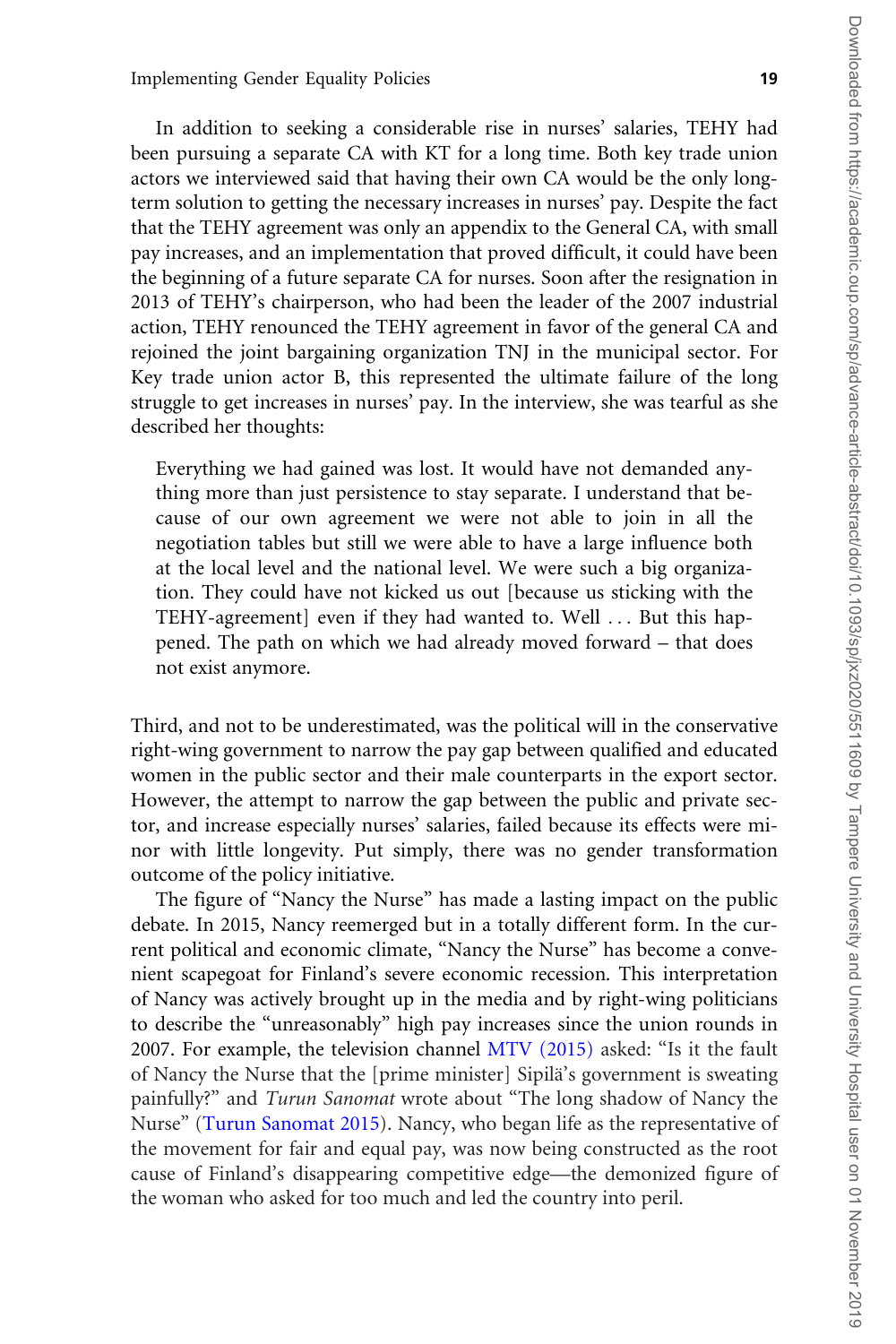### Conclusion

Analyzing this case and trying to find out what kinds of effects the 2007 equal pay mobilization had engendered were made difficult because of the highly charged responses the case elicited. Ten years on, and "Nancy the Nurse" case is arguably an even more multilayered case to study, the complexity of which both surprised and overwhelmed us. Studying the intersection between gender and the corporatist system in Finland has proven to be even more conflict-ridden, power-laden, and prone to contradictory interpretations by different actors than we anticipated.

The case reveals how women in the public sector had a deep feeling of wage injustice and that the Finnish corporatist labor market system offered little hope for effective equal pay measures in female-dominated sectors. It also showed that there was not enough political will among political leadership(s) to crack open the frozen gender-segregated wage structures and raise salaries in feminized occupations of the public sector.

The case of "Nancy the Nurse" has been described as an exceptional situation where the state interfered with wage determination. However, its exceptionality is less than clear cut, and there have been other cases of state intervention. The right-wing conservative government meddled with wages again in 2015 when it facilitated the negotiations of the so-called Competitiveness Pact, which aimed to increase the competitiveness of Finnish economy by lowering labor costs. The Pact hit the public sector especially hard. In addition, the state has for decades given power to both social partners to take part in political decision-making—especially in social politics—and taken power away in wage determination. Therefore, the case of Nancy was not as exceptional as it may seem in the context of the state taking an active role in wage determination processes. What was exceptional was the direct nature of the initiative, and that the party actors, and the government, sought to influence the cemented wage differences between female- and male-dominated professions. The equal pay measure itself was exceptional: the provision of an extra  $\epsilon$ 150 million subsidy.

In 2007, a window of opportunity for an initiative to promote equal pay opened, and nurses' low wages were brought into the focus of both parliamentary elections and CA settlements. In addition, the financial situation was good, markets were blooming, and the possibilities for a policy success seemed abundant with optimism. However, what was not expected was the lack of political courage to target nurses directly with extra pay rises despite the existence of the additional budgetary flexibility to do so, and the way in which corporatist institutions were able to resist the government's equal pay initiative. The policy initiative eventually stumbled in the negotiation stage in which tactics of non–decision-making were employed to delegitimize nurses' wage increases and change the direction of the negotiations.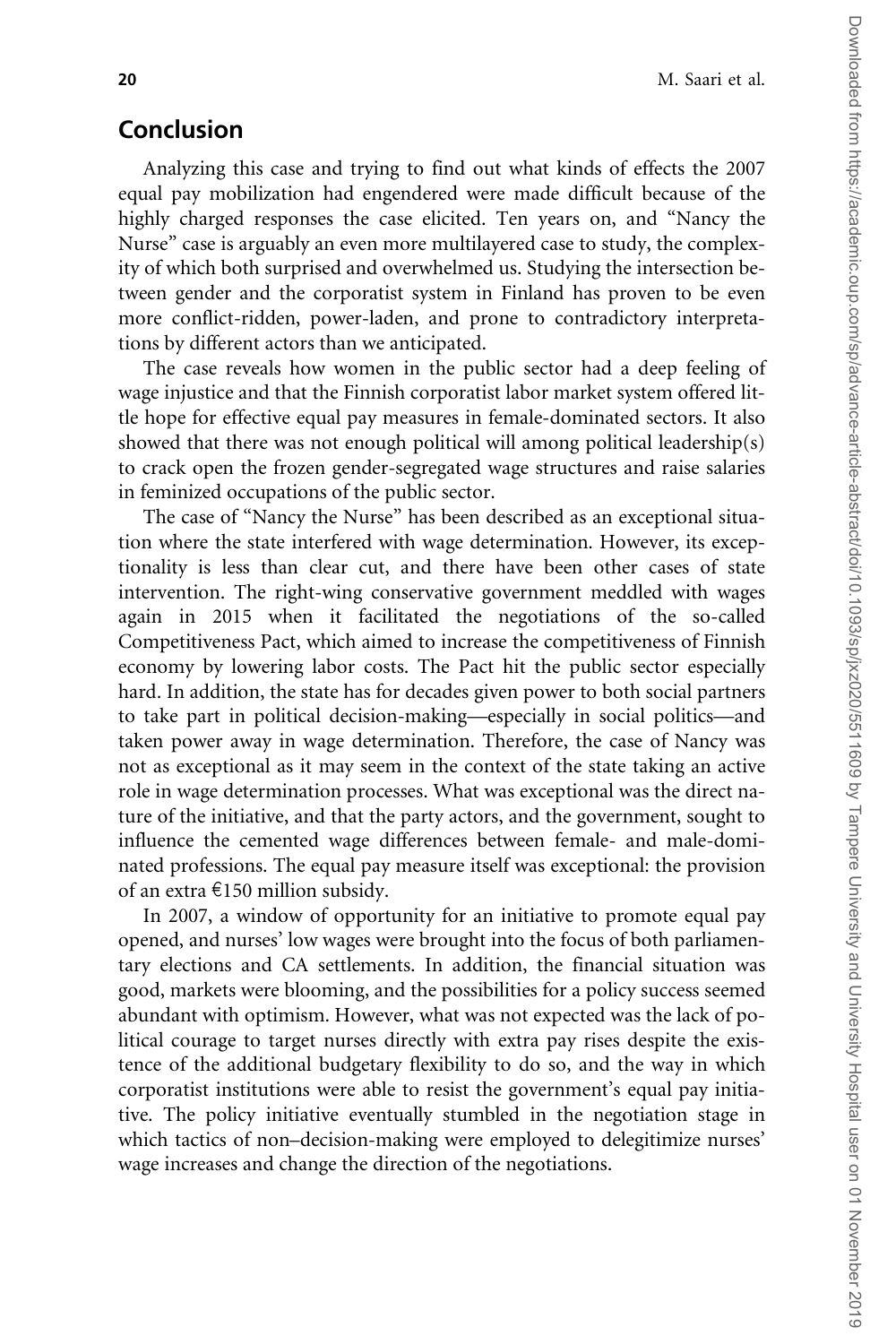Above all, the case of "Nancy the Nurse" illustrates the very real difficulties in changing gendered power structures, in this case gendered pay structures under the conditions of Finnish corporatism. The metaphor of a "rubber band" describes this process well, in signifying the elasticity of gendered institutions and how this helps them to resist and manage change. The analysis shows how institutions can be stretched just far enough to aim at reaching better, fairer, more gender equal outcomes, yet still resist until the rubber band returns to its original equilibria, one that serves to illustrate the stability of inequality.

### **Notes**

Dr Milja Saari is a Science Adviser at the Academy of Finland, Helsinki. She is a political scientist who studies the interplay of gender, class, and corporatism. Her work is multidisciplinary and combines academic discussions about political science, organizational and gender studies, industrial relations, and science of law. She is especially interested in gendered power orders and the legitimacy of gender equality policies and their implementation in a corporatist political system such as found in Nordic countries.

Professor Johanna Kantola is a Professor in Gender Studies in the Faculty of Social Sciences at Tampere University. Her research centers on gender, power, and politics; political parties and institutions; gender equality policies in Finland and in the EU; and theoretical questions about the state, representation, and intersectionality. She has published numerous books, including Gender and Political Analysis (Palgrave, 2017, with Lombardo), Gender and the Economic Crisis in Europe (Palgrave, 2017, edited with Lombardo), Gender and the European Union (Palgrave, 2010), The Oxford Handbook on Gender and Politics (OUP, 2013, edited with Waylen, Celis, and Weldon).

Dr Paula Koskinen Sandberg is a Postdoctoral Researcher in Gender Studies in the Faculty of Social Sciences at Tampere University. She has published on topics such as gender relations within the Finnish corporatist regime, gender inequalities in pay systems, the institutionalized undervaluation of women's work, and the social partners' role in drafting gender equality policy and legislation. Her current research interests include gender relations within the changing Nordic welfare state, activism around equal pay, gender impacts of neoliberal economic and labour policies, and corporatist politics.

# Acknowledgments

We would like to thank the editors of this journal as well as the anonymous reviewers for their constructive feedback on earlier versions of this article. This work was supported by the Academy of Finland, grants 316514 and 317448.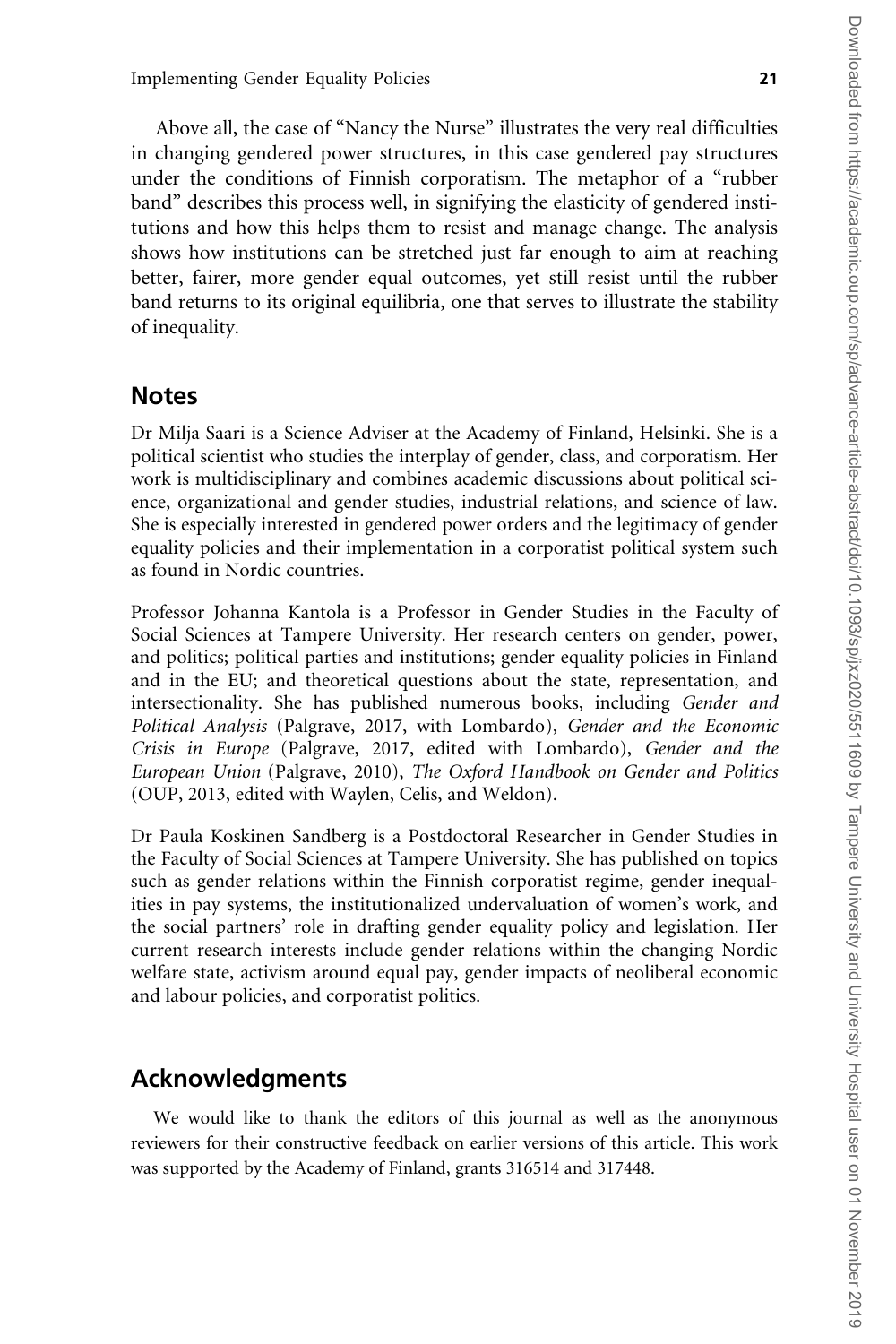### <span id="page-21-0"></span>References

- Aaltonen, Tarja, Lea Henriksson, Anne Laiho, Eriikka Oinonen, Tarja Rautiainen-Keskustalo, Tarita Riikonen, Tiina Tiilikka, Heli Valokivi, and Zechner Minna. 2016. Koulutettu naiskansalainen suomalaisessa hyvinvointivaltiossa: Johdatus teemaan. Aikuiskasvatus 36 (3): 164–68.
- Ahtiainen, Lasse. 2015. Palkansaajien järjestäytyminen Suomessa vuonna 2013. Helsinki: Työ-ja elinkeinoministeriö.
- Anttonen, Anneli. 1994. Hyvinvointivaltion naisystävälliset kasvot. In Naisten hyvinvointivaltio, 203–26. Tampere: Vastapaino.
- Bachrach, Peter, and Morton S. Baratz Morton. 1962. Two faces of power. American Political Science Review 56 (4): 947–52.
- Bachrach, Peter, and Baratz Morton S.. 1963. Decisions and nondecisions: An analytical framework. American Political Science Review 57 (3): 632–42.
- Bergholm, Tapio. 2005. Suomen säädeltyjen työmarkkinasuhteiden synty: palkkapäätös 19.6. 1945. Yhteiskuntapolitiikka 70 (1): 3–14.
- Bergqvist, Christina. 1991. Corporatism and gender equality: A comparative study of two Swedish labour market organisations. European Journal of Political Research 20 (2): 107–25.
- 2004. Gender (in)equality, European integration and the transition of Swedish corporatism. Economic and Industrial Democracy 25 (1): 125–46.
- Bergqvist, Christina, Bjarnegård Elin, and Zetterberg Pär. 2015. When class trumps sex: The social democratic intra-party struggle over extending parental leave quotas in Sweden. Social Politics 23 (2): 169–91.
- Borchorst, Anette, and Siim Birte. 2002. The women-friendly welfare states revisited. NORA: Nordic Journal of Feminist and Gender Research 10 (2): 90–8.
	- ———. 2008. Woman-friendly policies and state feminism: Theorizing Scandinavian gender equality. Feminist Theory 9 (2): 207–24.
- Briskin, Linda. 2012. Resistance, mobilization and militancy: Nurses on strike. Nursing Inquiry 19 (4): 285–96.
- Callerstig, Anne-Charlott. 2014. Making equality work: Ambiguities, conflicts and change agents in the implementation of equality policies in public sector organisations. Linköping: The Tema Institute.
- Creegan, Chris, Fiona Colgan, Richard Charlesworth, and Gil Robinson. 2003. Race equality policies at work: Employee perceptions of the 'implementation gap' in a UK local authority. Work, Employment and Society 17 (4): 617–40.
- Engeli, Isabelle, and Amy Mazur. 2018. Taking implementation seriously in assessing success: The politics of gender equality policy. European Journal of Politics and Gender 1 (1-2): 111–29.
- Finnish Parliament. 2006. Täysistunnon pöytäkirja 123/2006 vp. Access: [https://www.](https://www.eduskunta.fi/FI/vaski/sivut/trip.aspx?triptype=ValtiopaivaAsiakirjat&hx0026;docid=ptk+123/2006) [eduskunta.fi/FI/vaski/sivut/trip.aspx?](https://www.eduskunta.fi/FI/vaski/sivut/trip.aspx?triptype=ValtiopaivaAsiakirjat&hx0026;docid=ptk+123/2006)

[triptype](https://www.eduskunta.fi/FI/vaski/sivut/trip.aspx?triptype=ValtiopaivaAsiakirjat&hx0026;docid=ptk+123/2006)=[ValtiopaivaAsiakirjat&docid](https://www.eduskunta.fi/FI/vaski/sivut/trip.aspx?triptype=ValtiopaivaAsiakirjat&hx0026;docid=ptk+123/2006)=[ptk](https://www.eduskunta.fi/FI/vaski/sivut/trip.aspx?triptype=ValtiopaivaAsiakirjat&hx0026;docid=ptk+123/2006)+[123/2006](https://www.eduskunta.fi/FI/vaski/sivut/trip.aspx?triptype=ValtiopaivaAsiakirjat&hx0026;docid=ptk+123/2006)

- Government Program 2007–2010. Prime Minister Vanhanen's II Cabinet government programme 2007-2010. [https://valtioneuvosto.fi/hallitusohjelmat/-/asset\\_publisher/](https://valtioneuvosto.fi/hallitusohjelmat/-/asset_publisher/69-paaministeri-matti-vanhasen-ii-hallituksen-ohjelma) [69-paaministeri-matti-vanhasen-ii-hallituksen-ohjelma](https://valtioneuvosto.fi/hallitusohjelmat/-/asset_publisher/69-paaministeri-matti-vanhasen-ii-hallituksen-ohjelma) (accessed January 18, 2019).
- Haggrén, Heidi. 2005. Sairaanhoitajien kollektiivinen edunvalvonta ja lojaliteettien ristiriita. Työelämän tutkimus 2005 (3): 153–68.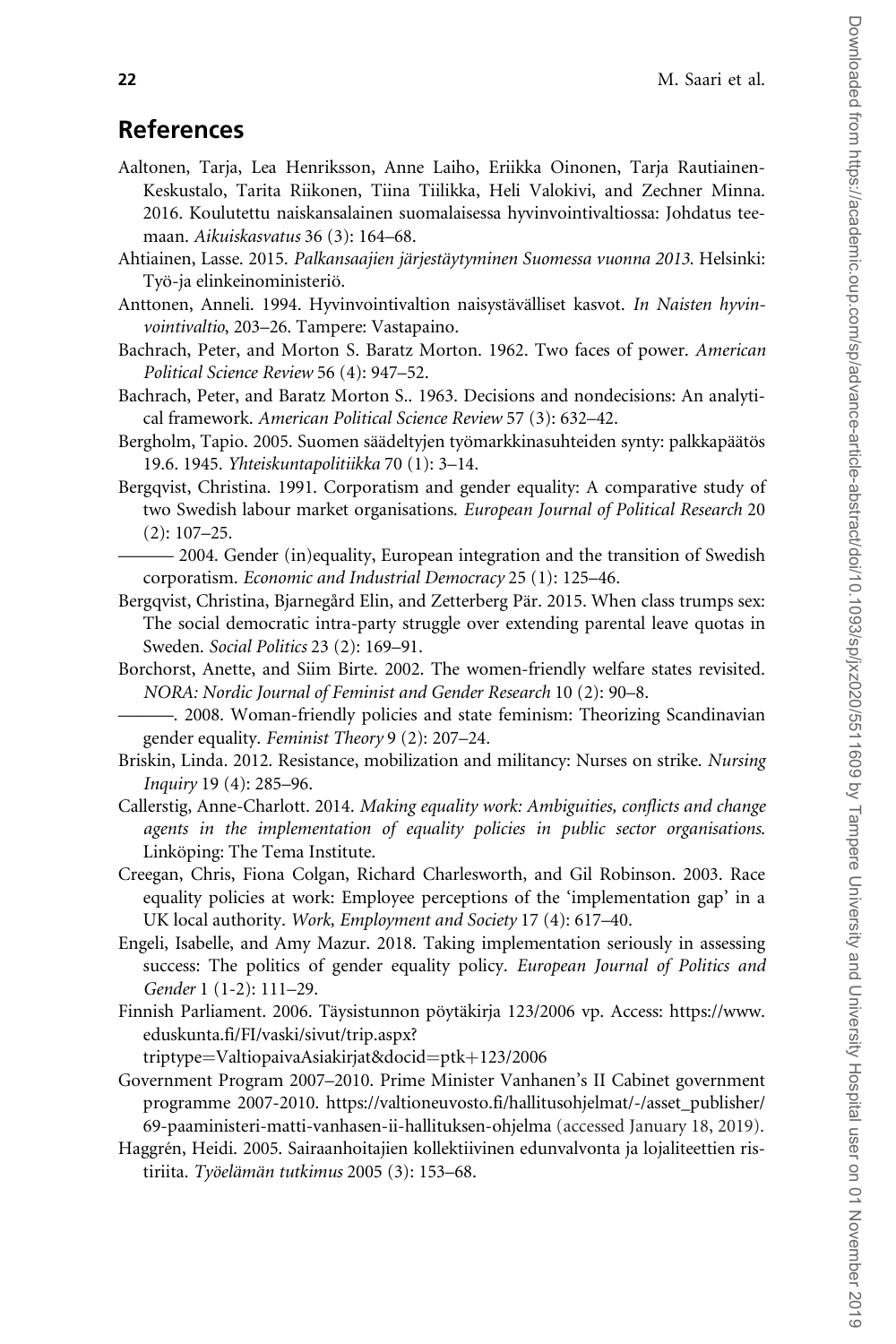- <span id="page-22-0"></span>Heiskanen, Tuula, and Lavikka Riitta. 2014. Pääluottamusmies Aliisan tarina. Aikuiskasvatus 34 (3): 164–77.
- Henttonen, Elina, Kirsi LaPointe, Sinikka Pesonen , and Sinikka Vanhala. 2013. A stain on the white uniform—The discursive construction of nurses' industrial action in the media. Gender, Work & Organization 20 (1): 56-70.
- Hernes, Helga. 1987. Welfare state and woman power. Essays in state feminism. Oslo: Norwegian University Press.
- Hirvonen, Helena. 2014. Habitus and care. Investigating welfare service workers' agency. Jyväskylä: Jyväskylä University Printing House.
- Holli, Anne Maria, and Johanna Kantola. 2007. State feminism Finnish style: Strong policies clash with implementation problems. In Changing State Feminism, ed. Joyce Outshoorn and Johanna Kantola, 82–101. Basingstoke: Palgrave Macmillan.
- International Labour Organization (ILO) 1951. Equal Remuneration Convention: ILO C100 (1951). Geneva: ILO.
- John, Peter, Graham Smith, and Gerry Stoker. 2009. Nudge nudge, think think: Two strategies for changing civic behaviour. Political Quarterly 80 (3): 361–70.
- Julkunen, Raija. 1994. Suomalainen sukupuolimalli 1960-luku käänteenä. In Naisten hyvinvointivaltio, 179–201. Tampere: Vastapaino.
- 2009. Työelämän tasa-arvopolitiikka. Helsinki: Ministry of Social Affairs and Health.
- Kainulainen, Ville, and Milja Saari. 2014. Nyrkkiä pöytään ja helmat paukkumaan? Luottamusmiestoiminnan sukupuolistavat käytännöt yksityisellä palvelusektorilla. Työelämän tutkimus 3: 211–26.
- Kantola, Johanna. 2006. Feminists Theorize the State. Palgrave: Basingstoke.
- 2010. Gender and the European Union. Palgrave: Basingstoke.
- Kantola, Johanna, and Emanuela Lombardo. 2017. Gender and Political Analysis. Palgrave: Basingstoke.
- Kantola, Anu, and Johannes Kananen. 2013. Seize the moment: Financial crisis and the making of the Finnish competition state. New Political Economy 18 (6): 811–26.
- Koff, Sondra Z. 2016. Nursing in the European Union. The world of work. Abingdon: Routledge.
- Korpi, Walter. 2000. Faces of inequality: Gender, class, and patterns of inequalities in different types of welfare states. Social Politics: International Studies in Gender, State & Society 7 (2): 127–91.
- Koskinen Sandberg, Paula. 2016a. The politics of gender pay equity: policy mechanisms, institutionalised undervaluation and non-decision making. Helsinki: Publications of the Hanken School of Economics No. 305.

- 2016b. Non-decision making in the reform of equal pay policy—The case of Finnish gender equality legislation. Equality, Diversity and Inclusion: An International Journal, 35 (4): 280–95.

- 2018. The corporatist regime, welfare state employment, and gender pay inequity. NORA-Nordic Journal of Feminist and Gender Research 26 (1): 36–52.
- Koskinen Sandberg, Paula, and Milja Saari. 2019. Sisters (can't) unite! Wages as macro-political, and the gendered power orders of corporatism. Gender, Work  $\phi$ Organization. DOI: 10.1111/gwao.12300. epub ahead of print.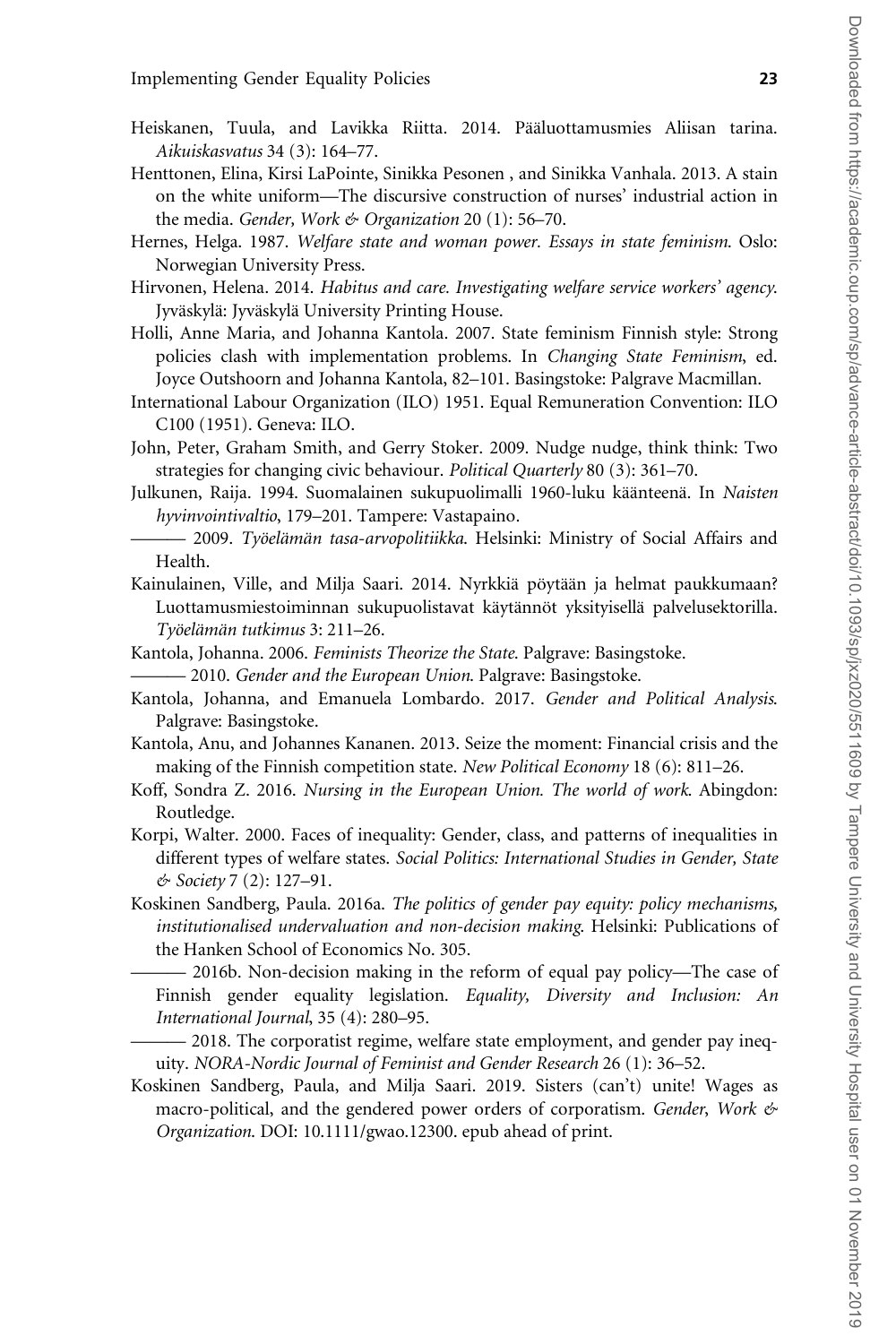- <span id="page-23-0"></span>Koskinen Sandberg, Paula, Maria Törnroos, and Roosa Kohvakka. 2018. The institutionalised undervaluation of women's work. The case of local government sector collective agreements. Work, Employment and Society 32 (4): 707–25.
- Kunelius, Risto, Elina Noppari, and Esa Reunanen. 2010. Media vallan verkoissa. Tampere: Juvenes Print.
- Laiho, Anne, and Tarita Riikonen. 2016. Sairaanhoitajakoulutus ja naiskansalaisuus: hyvinvointivaltion huomasta kilpailuyhteiskunnan realiteetteihin. Aikuiskasvatus 36 (3): 179–94.
- Local Government Employers 2019. Municipal agreements. [https://www.kt.fi/en/collec](https://www.kt.fi/en/collective-bargaining-and-agreements/municipal-agreements) [tive-bargaining-and-agreements/municipal-agreements](https://www.kt.fi/en/collective-bargaining-and-agreements/municipal-agreements) (accessed February 8, 2019).
- Lombardo, Emanuela, Petra Meier, and Mieke Verloo. 2009. The discursive politics of gender equality. London: Routledge.
- Magnusson, Charlotta. 2008. Gender, occupational prestige, and wages: A test of devaluation theory. European Sociological Review 25 (1): 87–101.
- Marchbank, Jennifer. 1994. Nondecision-making ... a management guide to keeping women's interest issues off the political agenda. In *Stirring it. Challenges for femi*nism, 59–69. London: Taylor and Francis Ltd.
	- 2000. Skirting the issue. Power, nondecision-making and gender. In Women, power and policy. Comparative studies of childcare, 1–19. London and New York: Routledge.
- Martikainen, Riitta. 2000. Equal pay through collective bargaining? Experiences from Finland. Transfer: European Review of Labour and Research 6 (2): 227–41.
- MTV 2007. Potilasturvalaki hyväksyttiin eduskunnassa. [https://www.mtvuutiset.fi/artik](https://www.mtvuutiset.fi/artikkeli/potilasturvalaki-hyvaksyttiin-eduskunnassa/2004186#gs.PUSAvP8U) [keli/potilasturvalaki-hyvaksyttiin-eduskunnassa/2004186#gs.PUSAvP8U](https://www.mtvuutiset.fi/artikkeli/potilasturvalaki-hyvaksyttiin-eduskunnassa/2004186#gs.PUSAvP8U) (accessed January 22, 2019).
- MTV 2015. Analyysi: Onko Sari Sairaanhoitajan vika, että Sipilällä on tuskanhiki. [http://www.mtv.fi/uutiset/kotimaa/artikkeli/analyysi-onko-piirroshahmo-sari-sair](http://www.mtv.fi/uutiset/kotimaa/artikkeli/analyysi-onko-piirroshahmo-sari-sairaanhoitajan-vika-etta-sipilalla-on-tuskanhiki/5273448) [aanhoitajan-vika-etta-sipilalla-on-tuskanhiki/5273448](http://www.mtv.fi/uutiset/kotimaa/artikkeli/analyysi-onko-piirroshahmo-sari-sairaanhoitajan-vika-etta-sipilalla-on-tuskanhiki/5273448) (accessed February 2, 2018).
- Nousiainen, Keva¨t, Anne Maria Holli, Johanna Kantola, Milja Saari, and Linda Hart. 2013. Theorizing gender equality: Perspectives on power and legitimacy. Social Politics: International Studies in Gender, State and Society 20 (1): 41–64.
- Official Statistics of Finland (OSF). 2018. Index of wage and salary earnings. last modified August 8, 2018, Helsinki: Statistics Finland, [http://www.stat.fi/til/ati/2018/02/](http://www.stat.fi/til/ati/2018/02/ati_2018_02_2018-08-28_tau_011_en.html) [ati\\_2018\\_02\\_2018-08-28\\_tau\\_011\\_en.html](http://www.stat.fi/til/ati/2018/02/ati_2018_02_2018-08-28_tau_011_en.html) (accessed September 19, 2018).
- Oldersma, Jantine. 2005. High tides in a low country: Gendering political representation in the Netherlands. In State feminism and political representation, 153–73. Cambridge: Cambridge University Press.
- Ongaro, Edoardo, and Giovanni Valotti. 2008. Public management reform in Italy: Explaining the implementation gap. International Journal of Public Sector Management 21 (2): 174–204.
- Pfau-Effinger, Birgit. 1993. Modernisation, culture and part-time employment: The example of Finland and West Germany. Work, Employment and Society 7 (3): 383–410.
- Saari, Milja. 2013. Promoting gender equality without a gender perspective: Problem representations of equal pay by in Finland. Gender, Work and Organization 20(1): 36–55.